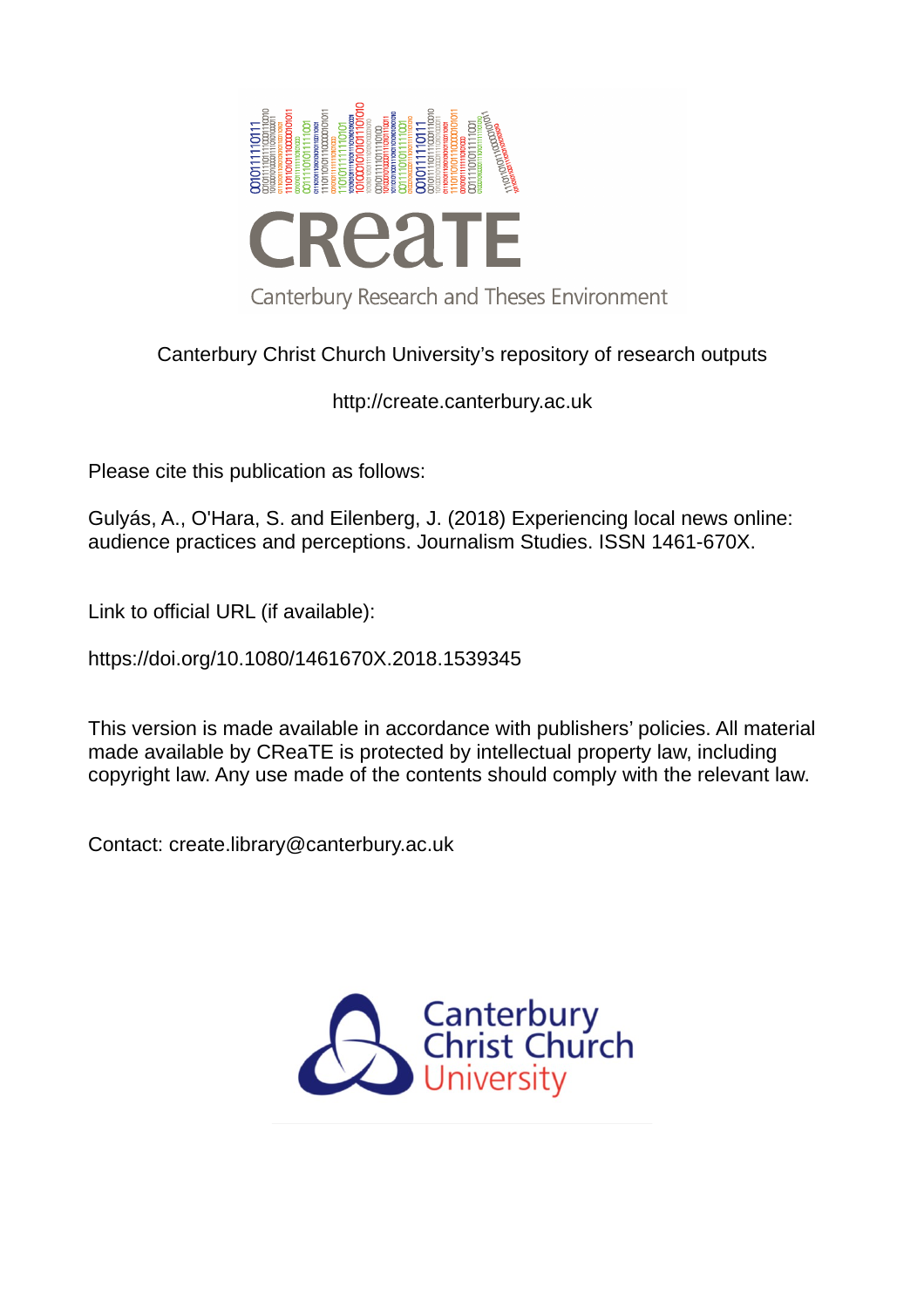# EXPERIENCING LOCAL NEWS ONLINE: AUDIENCE PRACTICES AND PERCEPTIONS

## **Author(s) names**

**Professor Agnes Gulyas** (corresponding author), School of Media, Art and Design, Canterbury Christ Church University, United Kingdom. Email: [agnes.gulyas@canterbury.ac.uk,](mailto:agnes.gulyas@canterbury.ac.uk) URL: https://www.canterbury.ac.uk/arts-and-humanities/media-art-anddesign/Staff/Profile.aspx?staff=b99217a9303f36e9

**Sarah O'Hara**, School of Media, Art and Design, Canterbury Christ Church University, United Kingdom. Email: [sarah.ohara@canterbury.ac.uk](mailto:sarah.ohara@canterbury.ac.uk)

**Dr Jon Eilenberg**, Department of Journalism, City, University of London, United Kingdom. Email: [jon.eilenberg.1@city.ac.uk](mailto:jon.eilenberg.1@city.ac.uk)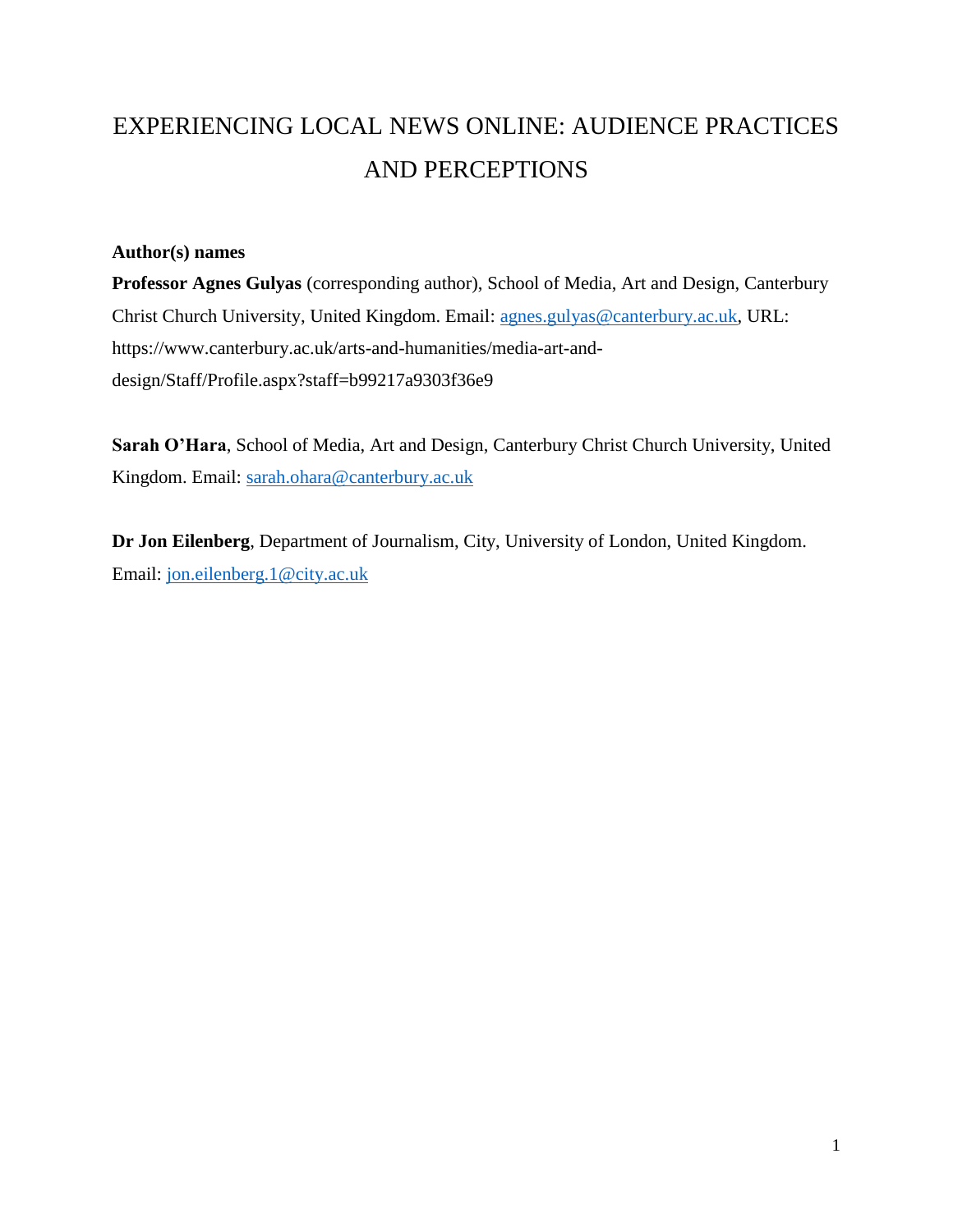## **Abstract**

*This article explores how audiences experience local news online. It discusses the findings of an empirical study that examined why audiences consumed local news online, what sources they were most likely to access, how important distributing platforms were in local news use, and what users understood by local news. The research had a qualitative design applying diaries as its main method collecting data in the South-East of England in 2016 and 2017. The findings suggest that there is no shared understanding among audience members about what local news is in the digital environment. The study identified three predominant ways in which participants understood local news: as personally relevant or interesting information, as content produced by legacy local media brands, and as community engagement. The study also found that each of the different understandings of local news was linked to particular online news consumption and engagement patterns. The paper argues that audience perceptions of news should be studied alongside motivations for and practices of news engagement and consumption in order to gain a comprehensive understanding of audiences and news in the digital age.*

## KEYWORDS

Audience research; diary method; local news use; news audience fragmentation; news engagement; online news consumption; perceptions of local news.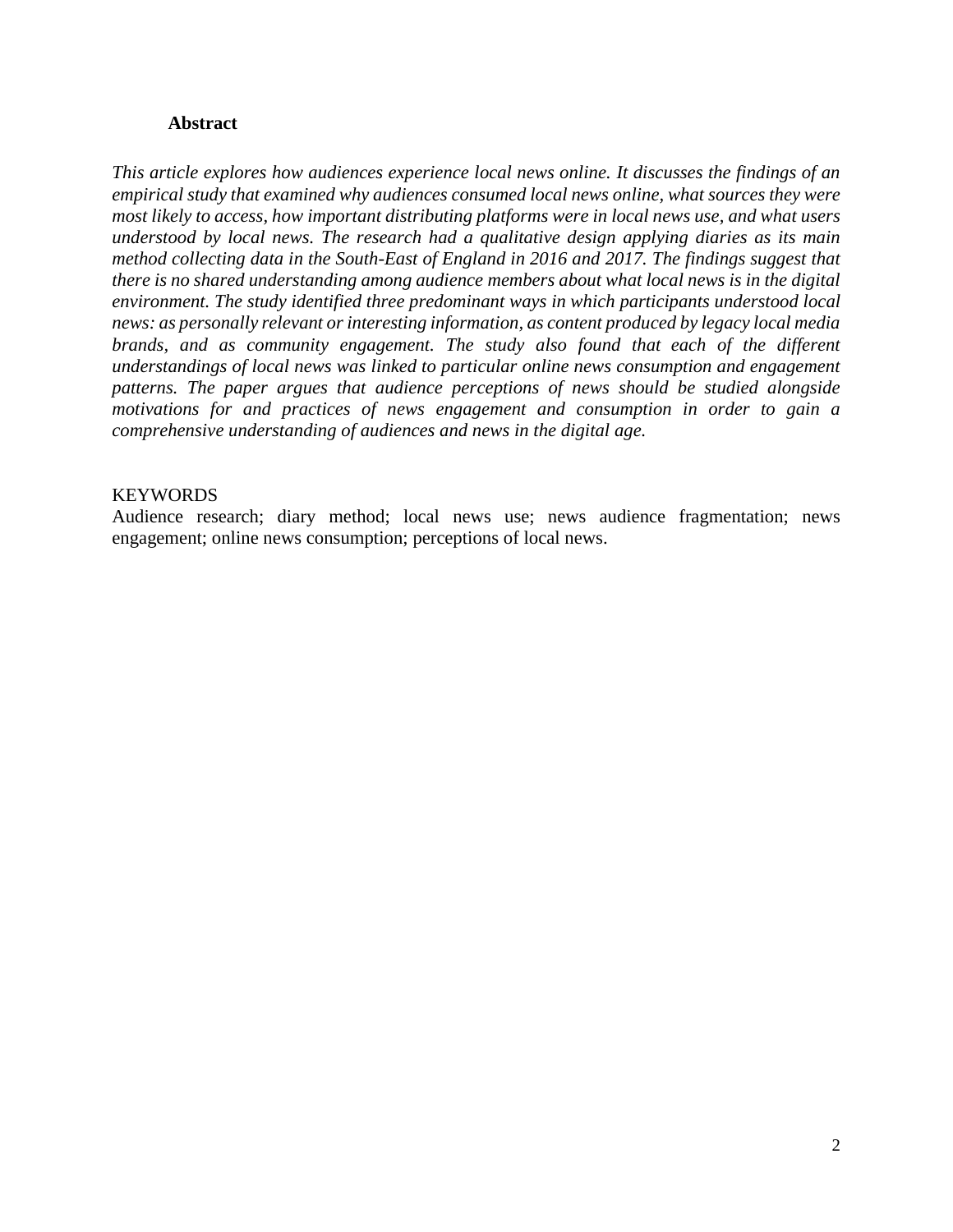#### **Introduction**

Local news plays a significant role in the social, political and cultural life of communities, and it remains an important part of the news diet of audiences (Ofcom 2017; Pew Research Center 2015). However, both news consumption and the ecology of local news have changed considerably in the last decade due to the uptake of digital technologies and the impact of the Internet. In the UK, online platforms have now overtaken traditional media forms as the most important sources of news (Newman et al. 2017), and while the readership of printed local newspapers has declined, local news consumption online has expanded significantly. Local news brands reach 40 million people weekly, 28 million of whom read local media via print or online at least four times a week (Local Media Works 2016). Furthermore, 48% of British adults access local news via social media platforms (Ofcom 2017). At the same time, local news industries have been in turmoil characterised by declining advertising revenues, unstable business models (Nielsen 2015; Mair et al. 2012) and the emergence of new forms of local and hyperlocal news (Williams et al. 2015; Baines 2012). Despite these significant changes and the important social, cultural and political roles of local news (Aldridge 2007), the literature on the topic has been limited and our knowledge of why and how audiences use local news online and how they understand local news in the digital environment remains underdeveloped.

Aiming to address this gap, the article examines audience practices and perceptions in relation to local news online. The study particularly adds to contemporary debates about local online news in three areas. First, it contributes to our understanding of what local news is in the digital environment. The meaning of local news is often assumed or taken for granted, both in industry analysis and in academic research. However, in the digital environment previous understandings of local news, inherited from the analogue era, have been undermined due to changes in production, distribution and consumption of news. In general, research on online news consumption has focused on patterns and motivations of use (Lee 2013), whilst our understanding of what audiences mean by and perceive as news, local or otherwise, is lacking. Second, the study provides an insight into how audiences navigate emerging digital local media ecologies. Research on local news has concentrated on either legacy providers (Nielsen 2015) or on new news forms, such as hyperlocal news (Williams et al. 2015), whilst studies with an ecological perspective examining audience practices across different sources and platforms have been limited. Third, this study advances our knowledge regarding shared experiences of audiences in a given local media ecology. There has been an emphasis on audience fragmentation and segmentation in online news consumption research, but arguably these mainly give insights into differences and divergences, while our understanding of shared experiences and practices is more limited.

#### **Online news consumption**

The literature on local news in the digital environment has tended to focus on journalism, production and organisational aspects (e.g. Mair 2012; Nielsen 2015; Williams et al. 2015), while research on local news consumption and audiences has been more sporadic and fragmented. One strand of this literature has explored the link between online and offline local news consumption. Skogerbo and Winsvold (2011), for example, found that in Norway online local news was used as complementary or an add-on, but not supplementary, to offline news. A second strand has examined the influence of demographic characteristics on local news consumption. This research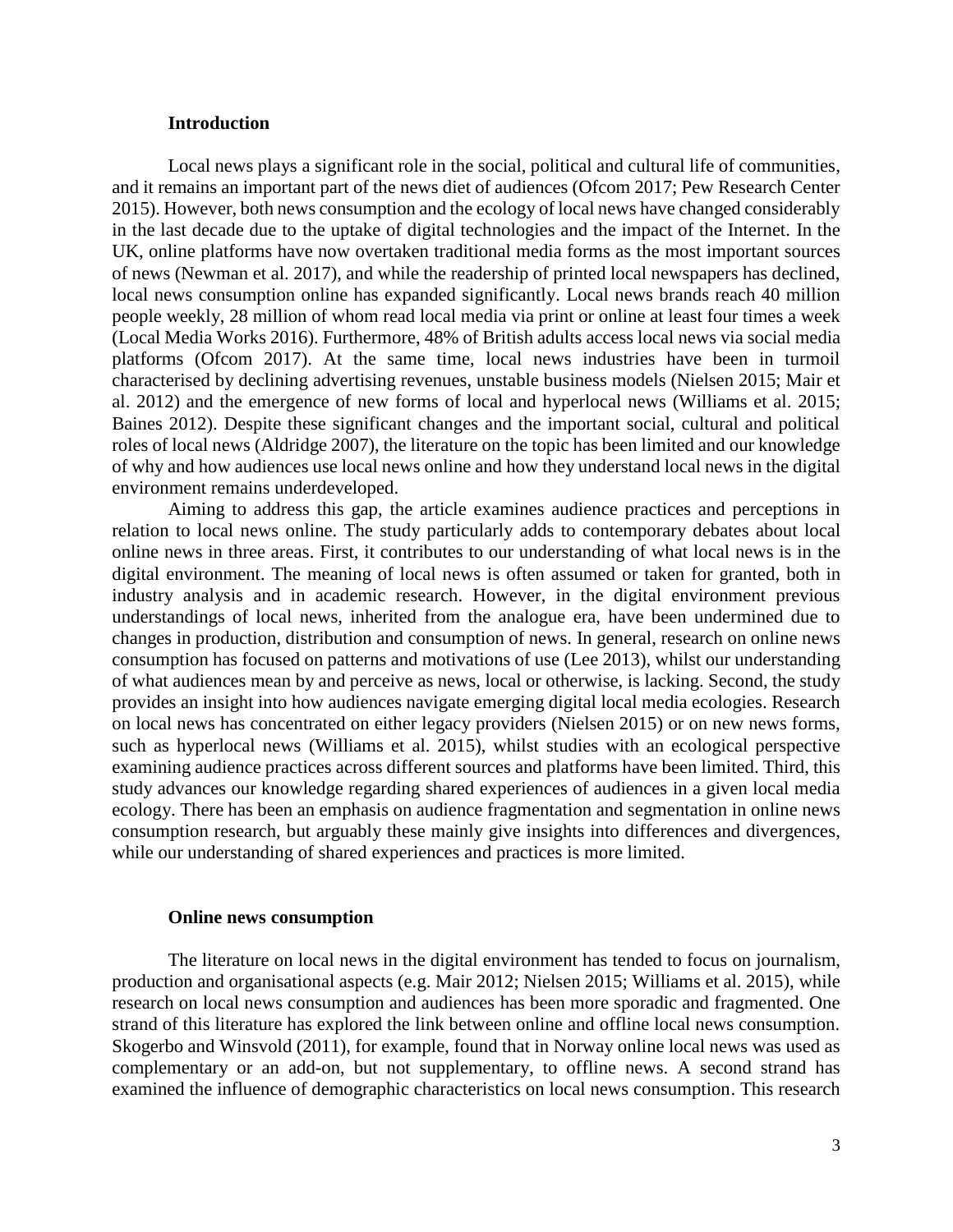has found that there were significant differences between generations in terms of how they consumed local news, with young people not taking up local news consumption, either offline or online, to the same extent as previous generations (Wadbring and Bergstrom 2015; Nygren and Leckner 2016). Yet another strand of the literature has compared different local news ecologies highlighting that the online environment could lead to more diverse local news consumption involving different sources and platforms (Pew Research Center 2012). However, as shown in another Pew study, patterns of online news consumption and diversity of sources could differ considerably from one geographical area to another (Pew Research Center 2015). A separate area that has been explored in the literature is the link between attachment to the community and engagement with local news. This link has been confirmed for traditional analogue media forms (Stamm et al. 1997; Paek 2005). However, research on the link in relation to online environments remains inconclusive. Whereas some studies found no strong association between online news consumption and community attachment (Skogerbo and Winsvold 2011), others (Hoffman and Eveland 2010; Pew Research Centre 2015; Nygren and Leckner 2016) have concluded the opposite. Yet other studies have explored the community-building potential of local media in a digital landscape. Wenzel (2018) highlighted the important role of contemporary local media in place-based community and identity building, particularly in polarised political and communicative cultures. Hess (2013) also emphasised the importance of geographical connections and introduced the concept of 'geo-social' news to recast local newspapers and media for the digital age. While McCollough et al. (2017) found that in the digital environment audiences recognised the need to be self-reliant for local news, even if they have not embraced citizen journalism and remained uncertain about community-generated news.

While there have been few studies on online local news use, there has been considerable research on online news consumption in a broader context. Two key areas of interest for this research have been audience practices and motivations. In relation to practices, studies have explored patterns of news consumption, the role of distributing platforms, what sources of news audiences access, and their relationships with these sources. There is generally an agreement in the literature that audiences are more in control of how and when they use media for news, which platforms they use, and in relation to the creation of content (Chyi and Lee 2012; Dickens et al. 2015; Hermida et al. 2012; Lee 2013). However, there is an ongoing debate about the extent to which audiences are in control of their news use and the factors that influence their involvement in news production and distribution. Different studies have identified possible factors that influence changing practices and routines of news consumption. Hoelig (2016), for example, explored participation with online news in European countries and found significant differences in levels of interaction, which he linked to perceptions of media institutions and levels of Internet penetration. Another strand of this research explored audience fragmentation (Blekesaune et al. 2012; Mitchelstein and Boczowski 2010; Tewksbury and Rittenberg 2012; Webster and Ksiazek 2012) and how news consumption is increasingly personalised in the digital environment (Napoli 2010; Ohlsson et al. 2017). Chyi and Lee (2012) argued that online news consumption is complex and characterised by varied audience preferences, usage and willingness to pay. Research on audience fragmentation has often focused on particular groups with specific interests or demographic characteristics, and two types of audiences that have been the subject of a number of studies are news seekers and news avoiders (Ksiazek et al. 2010; Trilling and Schoenbach 2013). In Sweden, Ohlsson et al. (2017) found that online news consumption was linked to social class and identified two audience groups who preferred 'quality' or 'popular' news respectively. The news consumption of young people has been explored in a number of studies (e.g. Poindexter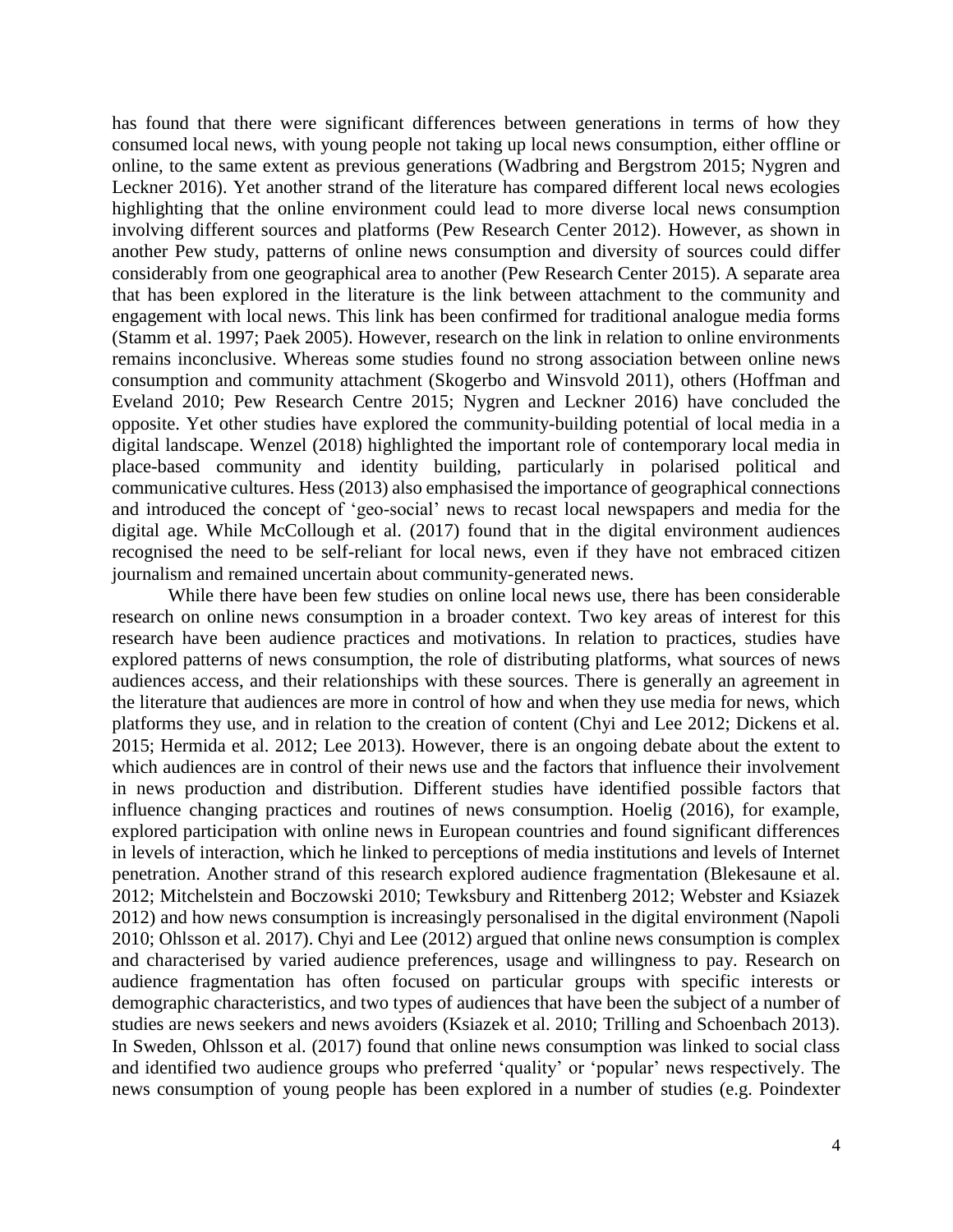2012), which highlighted generational differences as key factor to understand audiences in the digital age. What these different studies have in common is their focus on patterns of uneven and exceptional news consumption rather than the examination of general patterns of audience practices and news use.

In relation to research on motivations of news audience, most studies list reasons for news use in a specific context. In doing so, they have mainly followed a 'uses and gratifications' approach, which is a long-established theoretical framework that assumes rational and active media consumption by the audience (McQuail 1997). In the US Lee (2013), for example, found four major forms of motivations to engage with digital news: information-motivated, entertainment-motivated, opinion-motivated and social-motivated. There have been numerous other such categorisations, but most of the identified motivations for online news consumption could be categorised as either instrumental (selective and purposive use) or habitual (ritualised use) (Yadamsuren and Erdelez 2017). A relatively recent section of the literature, however, has emphasised the importance of social media, especially Facebook, and incidental exposure as key factors of online news consumption. In a Dutch context, Hille and Bakker (2013) found that legacy media pages on Facebook facilitated distribution rather than active participation and called for further research on Facebook as a hybrid news format. Kalogeropoulos and Newman (2017) as well as Yadamsuren and Erdelez (2017), among others, also argued that there has been a shift towards distributed media, where consumers are incidentally exposed to content on third party platforms.

Whilst our understanding of online news consumption has undoubtedly improved, existing research is arguably lacking in cohesion. There has been a tendency to focus on the consumption of national news by established news providers, and many studies have examined uneven patterns or specific audience groups, whilst general trends are less explored. Heikkila and Ahva (2014), applying a media flow perspective and a cultural audience approach, argued for more focus on practices rather than profiles of audiences to enhance our understanding of contemporary news and news consumption. In their study they demonstrated how, through the practices of routines, interpretation and public action, audiences experience and make sense of news and journalism in their everyday life (Heikkila and Ahva 2014). Following a similar approach focusing on audience experiences, this study examined online local news consumption by exploring audience practices with and perceptions of local news in a digital environment. Audience practices were studied by analysing audience motivations, as well as sources and platforms used for local online news consumption, while local news perception was examined by looking at how audiences framed local news and what they meant by the concept.

The specific research questions were:

- RQ1: Why do audiences consume local news online?
- RQ2: What sources do audiences use the most to consume local news online?
- RQ3: Which platforms are audiences most likely to use to access local news online?

RQ4: How do audiences understand local news in a digital environment?

#### **Methodology**

This exploratory research was a multi-method audience study involving both quantitative and qualitative data, based on a qualitative design. A qualitative research design was chosen because it can generate new insights into complex and novel phenomena that are relatively under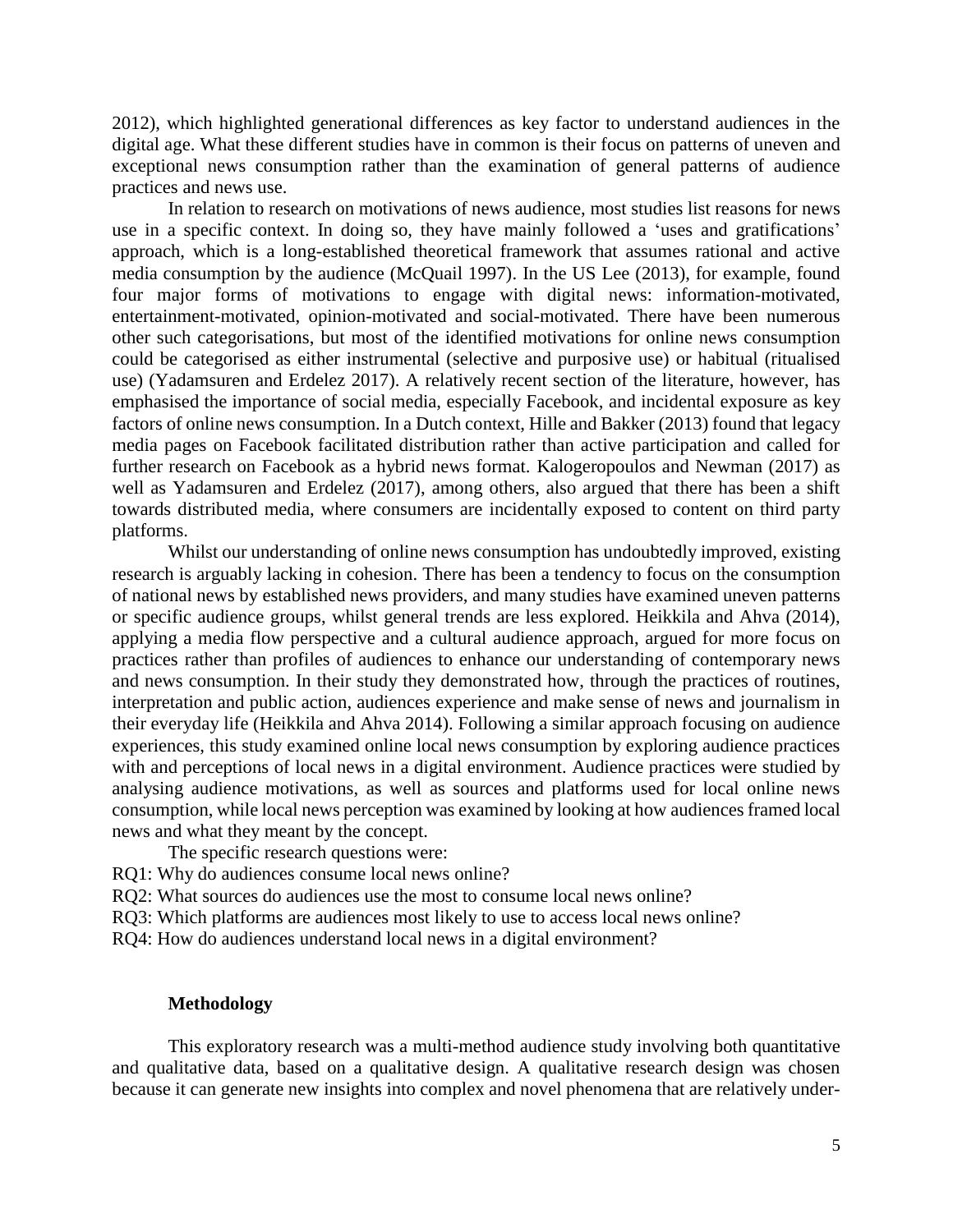researched (Miles et al. 2013), which is the case with the subject of this study. Participants were recruited from three geographically specific local communities in semi-urban or semi-rural areas of the South-East of England (using postal code areas in Canterbury, Herne Bay and Whitstable). The areas had an estimated population of 162,400 in total (mid-year estimate ONS 2015). The three communities were part of the same broader regional media ecology, which included local and regional broadcasting outlets, weekly local newspapers, some of which has been in print for more than two centuries, and their online editions. Legacy news brands have dominated the landscape; local newspaper brands for local news and broadcasting brands, especially the BBC, for regional, county-wide news. There was no new hyperlocal provision in the selected areas, but there were vibrant community group sites on Facebook in two of the three communities. Similar to national trends, there have been significant changes in local news consumption patterns in the last fifteen years: circulation of print newspapers has plummeted, some established paid-for weekly papers have closed, and door to door free papers have been replaced with supermarket pick up stands, all while online local news consumption has steadily increased. The study's recruitment process aimed to sample a cross-section of online local news users from the three communities, and participants were recruited via online notices. This approach resulted in 33 participants, 18% of whom were from the 18-24 age group, another 18% were 25-34, 30% were 35-44, 28% were 45-54, and 6% were above 55. All participants gave informed consent and were guaranteed confidentiality. Participants were offered an incentive in the form of a voucher to maintain and enhance engagement. Data was collected between February 2016 and April 2017.

The main data collection method was a diary technique, which was supplemented by a questionnaire, interviews and focus groups (for breakdown of collected data see Table 1). First, participants completed a questionnaire that mapped the patterns of their local news consumption, both online and offline, and collected information regarding demographics and their level of engagement with their local communities. Second, they were asked to write daily diary entries for three non-consecutive weeks, following a template that was designed for the study and could be completed via a closed online website. The diary asked participants to log their local news activities, sources they accessed, their use of social media, as well as any related thoughts or reflections they may have had. Using the diary method approach borrows practices from time-use diaries (Dimmick et al. 2010) by guiding participants through closed- and open-ended questions about their activity during the assigned time period. The diary entry template included four closed questions and three open-ended, which meant that the diary dataset contained both quantitative and qualitative data. Third, following the completion of the diaries individual semi-structured interviews were conducted to gather more detailed data about participants' views. Fourth, two focus groups were conducted to follow up on initial findings. Both the individual and focus group interviews were recorded and transcribed ad verbatim for analysis. To accommodate different perceptions of local news, the study applied a broad interpretation, including hard news, soft news and service news (weather and traffic), but the focus was maintained by specifically asking participants to report on news linked to their local community.

#### **TABLE 1** near here

The diary method aimed to capture the phenomenon of online local news consumption as it was taking place in everyday life. The advantage of this method is that data is collected over a period of time allowing for richer and more reflective responses. It also allows phenomena to be observed close to when and where activities happened, minimising the delay between an event and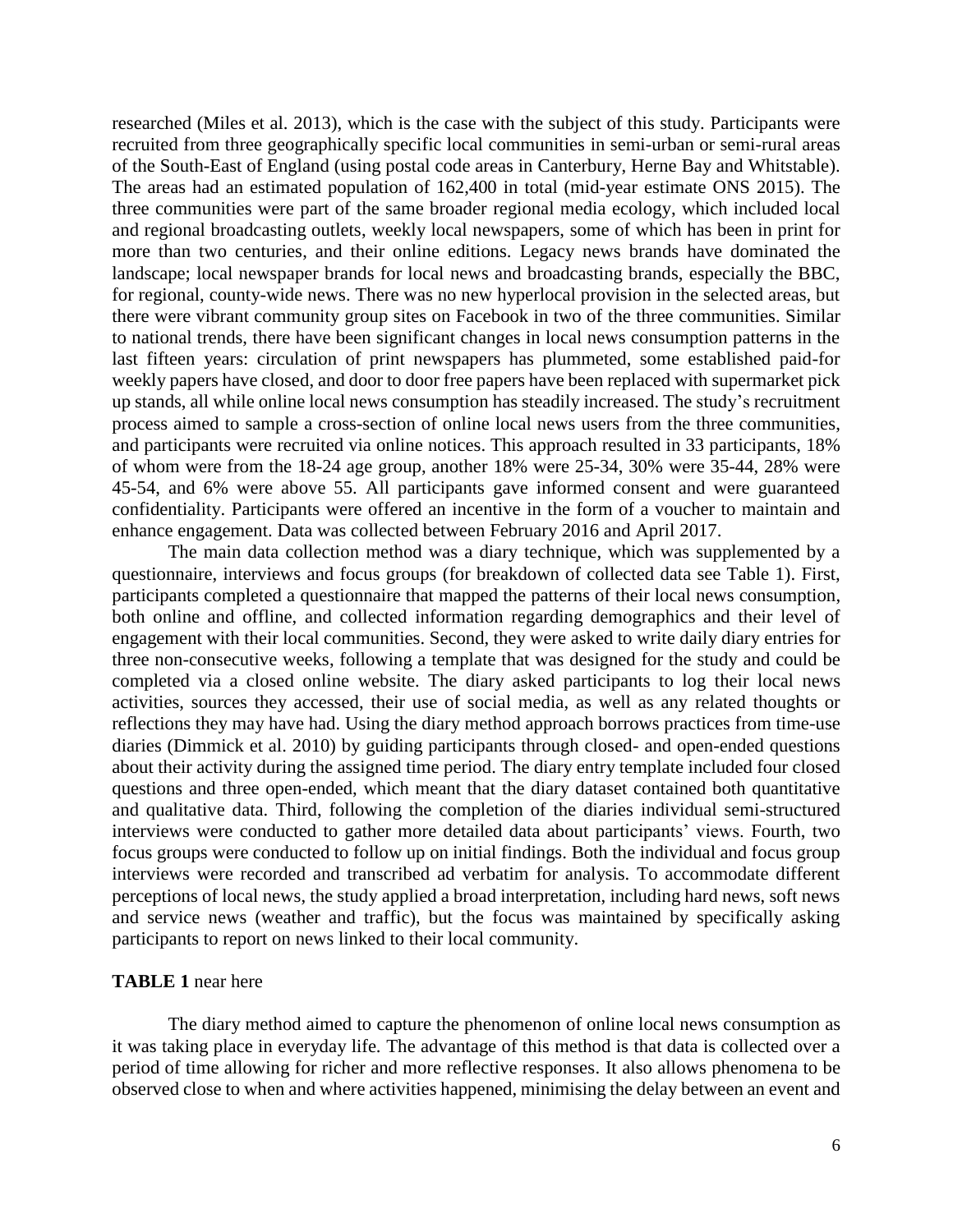the time at which it is recorded, as well as limiting the influence of the researcher (Bartlett and Milligan 2015). A further strength is that it allows for the capture of everyday, ordinary occurrences and events that participants might fail to mention or view as insignificant in snapshot recording methods. The supplementary methods, the questionnaire, semi-structured interviews and focus groups, are established methods for audience research (Patriarche et al. 2013) and useful to capture data about audience practices and perceptions. The mixed methods approach was applied to collect complementary data that has the potential to provide different perspectives on the topic studied, as well as to reduce recall bias and missing data. Data was coded and analysed using Nvivo, which allowed data management as well as explorations of patterns and themes across the four datasets. Whilst the quantitative data was analysed statistically to identify overall patterns, thematic analysis was used for the qualitative data to find and explore thematic connections, where analytical categories were formed and amended in an iterative and flexible process (Braun and Clarke 2013; Miles and Huberman 1994). McQuail (1997, 85) notes that the complexity of audience formation precludes any single theoretical explanation, and as such this study applied multiple theoretical approaches to frame the analysis, which included functionalist, pragmatic and media flow perspectives. The study's research design has its limitations. The sample was not representative as it only included participants who were self-reported users of local news online, and the study was based on qualitative design which limits its generalisability. However, we believe that the analysis provides useful insights into the under-researched field of online local news consumption and highlights areas for future research.

#### **Results**

#### *RQ1 – Key reasons for accessing local news online*

The analysis of the collected data identified four main reasons why participants accessed local news online, each of which fitted in the three broader categories of audience motivations identified in the literature discussed above. The reasons included seeking out specific news and information (instrumental), browsing for news (habitual), following on-going stories in the local community (instrumental and habitual), and being exposed via feeds or notifications (incidental exposure).

#### 1) Seeking out specific local news and information online

Most participants reported both in their diary entries and interviews that they accessed local news online to seek out specific news items or information, which shows instrumental motivation for news consumption. The frequency at which they did this varied, as did the type of content they sought out. The most frequently mentioned types of content included news about specific events, traffic, weather and places to go. Timeliness was an important factor for this type of information; the content was recent or about something in the near future. The relationship with the physical environment was also a factor as many participants recorded in their diary entries that they accessed a local news item because they had experienced something offline; a tendency that also appeared in interview comments.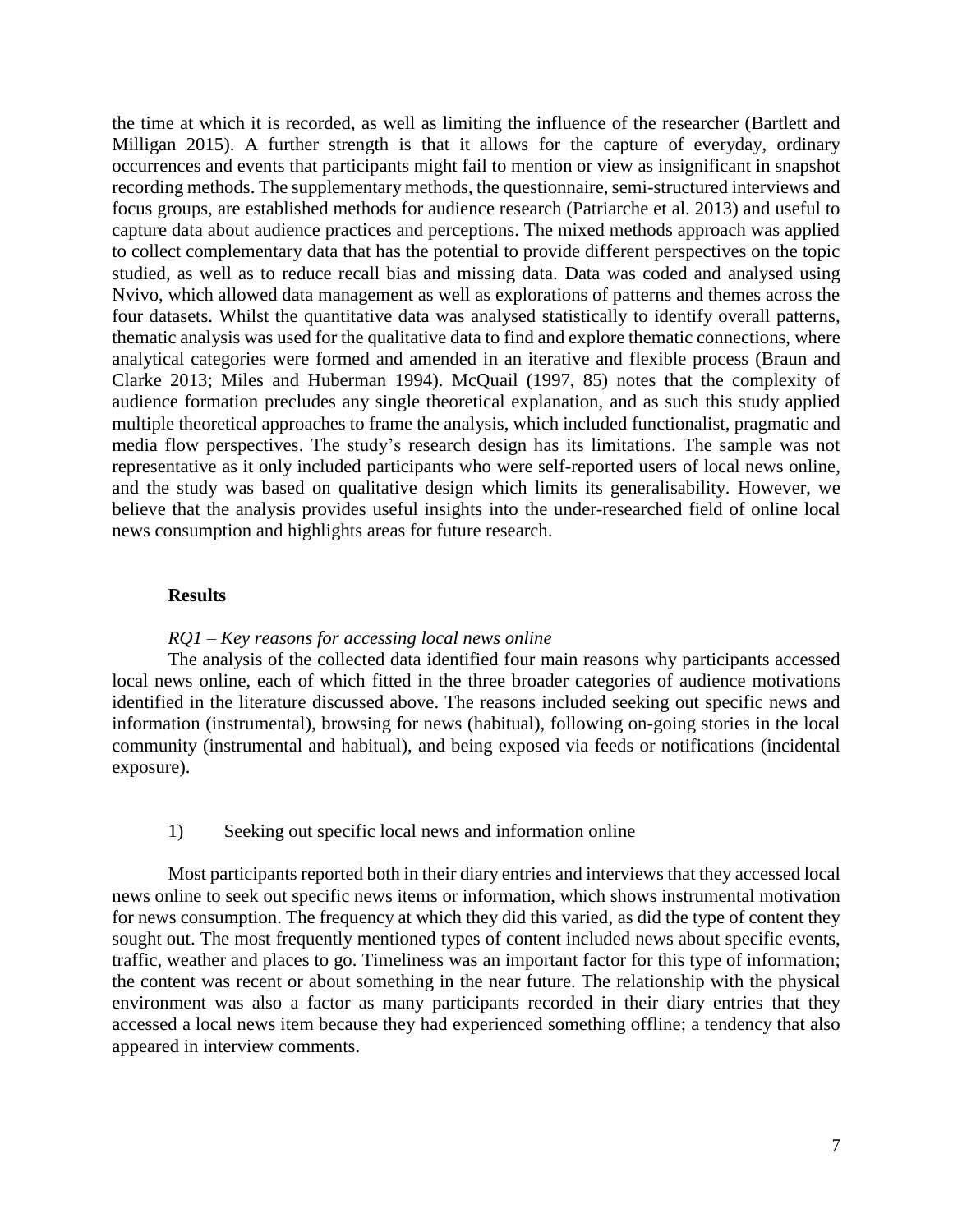If I witnessed something happening in my area, I would go online to get more information about it. (Interview, Participant 26)

Several participants sought out specific pieces of local news online to complement news from other media platforms, which echoed other studies' findings (Skogerbo and Winsvold 2011). In our study, however, there was evidence that at least some participants accessed online sources to fill a perceived news gap, as the quote below illustrates. Even so, the survey data showed that the views of participants varied in this respect, with 43% agreeing that there was enough news about their local community in traditional media forms, 29% disagreeing and the rest was unsure.

I was looking for more information on a story I'd seen on television. (Diary, Participant 27) [It] could be that there's something going on in [name of town], that's not something the local news will report on, so you kind of have to look for it separately. (Focus group, Participant 31)

## 2) Browsing for local news online

Another reason why participants accessed local news online was browsing, which was regularly recorded in approximately two-thirds of participants' diary entries, and it was commented on in the interviews. This activity could be associated with habitual news consumption where audiences keep up-to-date with what is happening. The data showed that audiences did not necessarily differentiate between different types of news when browsing online, as participants reported to switch seamlessly between local, national and international news. The diary data also revealed that participants often had a particular time of the day, device and setting for browsing for news online.

I'll probably have a glance [at local news] while I'm sitting on my iPad, my boyfriend will probably have football on or something like that, so it's something that I do. I am inevitably on Facebook and looking to see things, but I do … read through [the news] in the evenings. That's pretty much what I do most days, really. (Interview, Participant 6)

In bed at night, I spend five minutes on my phone … and the last thing I do is look at the news page and the weather … to see if anything is breaking on the news. (Interview, Participant 25)

## 3) Following on-going stories in the local community

Approximately half of the participants reported accessing local news online to update themselves on on-going stories in their communities, but the frequency at which they did this varied greatly. This type of news consumption could be seen as both instrumental and habitual, since participants purposefully sought out specific information but they did this routinely while the stories were evolving. Participants often had an emotional attachment to these news items and found them important in terms of belonging to their local communities. The stories had varied content and lasted for different periods of time, some for a few days, others for several years.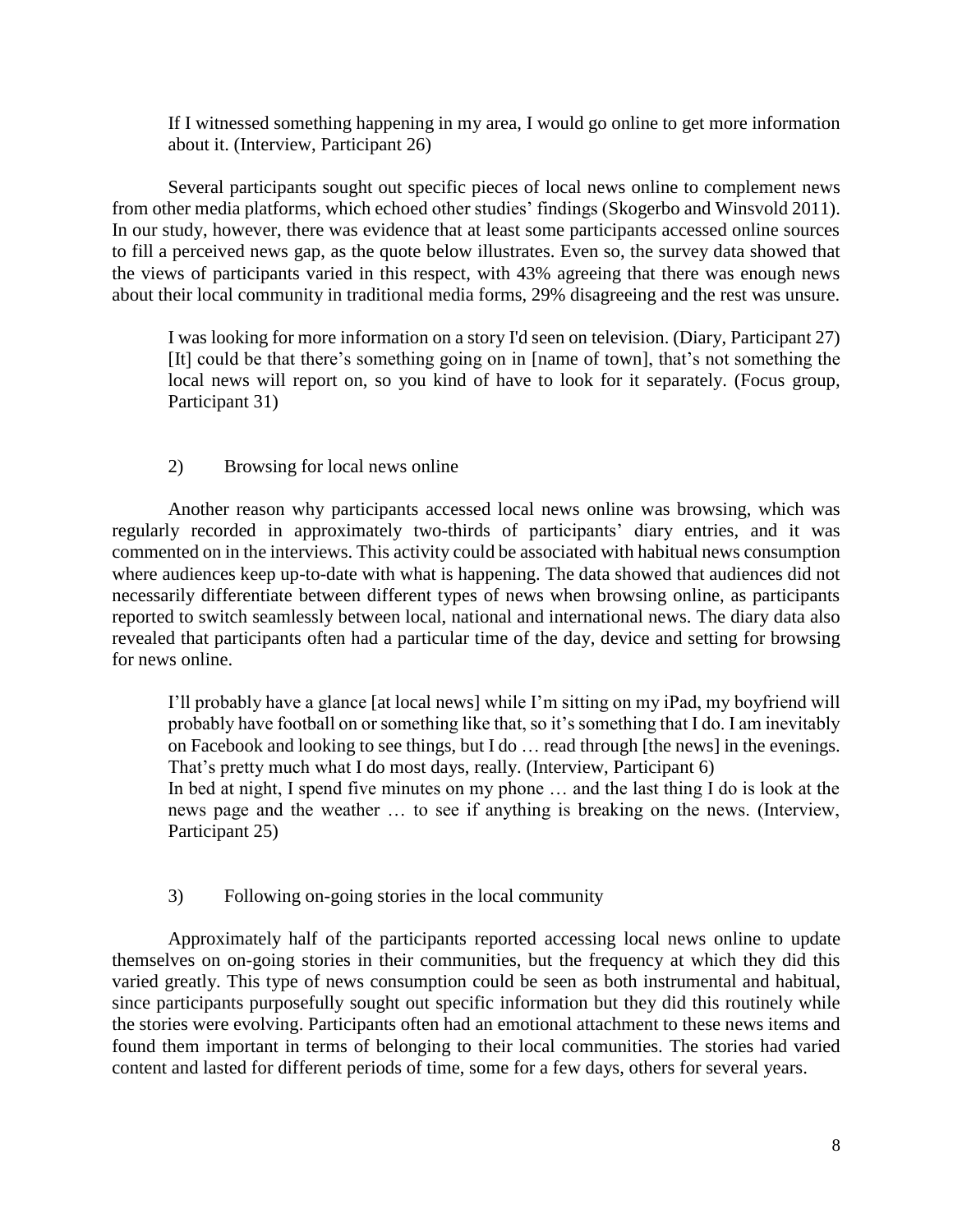I also updated myself on the situation with the housing development resistance … in case there had been updates in terms of the petition against the development. (Diary, Participant 20)

I am keeping an eye on the news about a dog - Dave - that has been lost 2-3 days ago, I would love to read that he has been found. (Diary, Participant 6)

#### 4) Exposure to local news online via notifications and feeds

The fourth reason for accessing local news online was 'pushed' content, that is incidental exposure, when participants received notification or were alerted via their newsfeed. Nearly all participants recorded in their diaries to have accessed local news online for this reason. While the previous motivations for accessing local news online are arguably non-platform and non-media form specific, this fourth reason is particular to the online environment and driven by algorithms.

My first online activity today was looking at the [local newspaper] Facebook page after seeing a stream of stories appear on my news feed. The story that was getting regularly updated was the crash that took place on the A2. After seeing all the updates appear on Facebook I went on to the website to read the story. I was also able to watch a video footage of the clean-up that took place. I took an interest in this story mostly because of the constant updates on the newsfeed and friends sharing the article on their homepage. (Diary, Participant 31)

It emerged from the data analysis that Facebook was the key distributing platform that alerted and directed participants to local news items. The content that was distributed in this way came from different sources; some from legacy news providers, some from local online groups, some from friends or individual members of the community. Interestingly, participants often reported that they were neither attached to nor paid close attention to stories they accessed via notifications, which suggests that incidental exposure mainly leads to cursory news consumption.

Today I briefly looked on Facebook for a local news story about a university student completing an all you can eat challenge. It was quite boring so I only scanned the online article. (Diary, Participant 3)

Sometimes I'll go onto a story that I am interested in, and I'll start to read it but then I'll think, gosh it seems like it's a bit long, and I'll scroll and see how long it is, and it's really long, and I'll just click off it and give up. (Focus Group, Participant 25)

#### *RQ2: Key sources to consume local news online*

The results of our study show that audiences accessed local news from different online and offline media, and that different news sources feed on each other, which echoes findings of related research (Pew Research Center 2012). Participants reported using different sources for local news, including media organisations, local councils, local businesses and community groups, but the diversity of sites and the frequency of access varied. However, legacy news brand sites and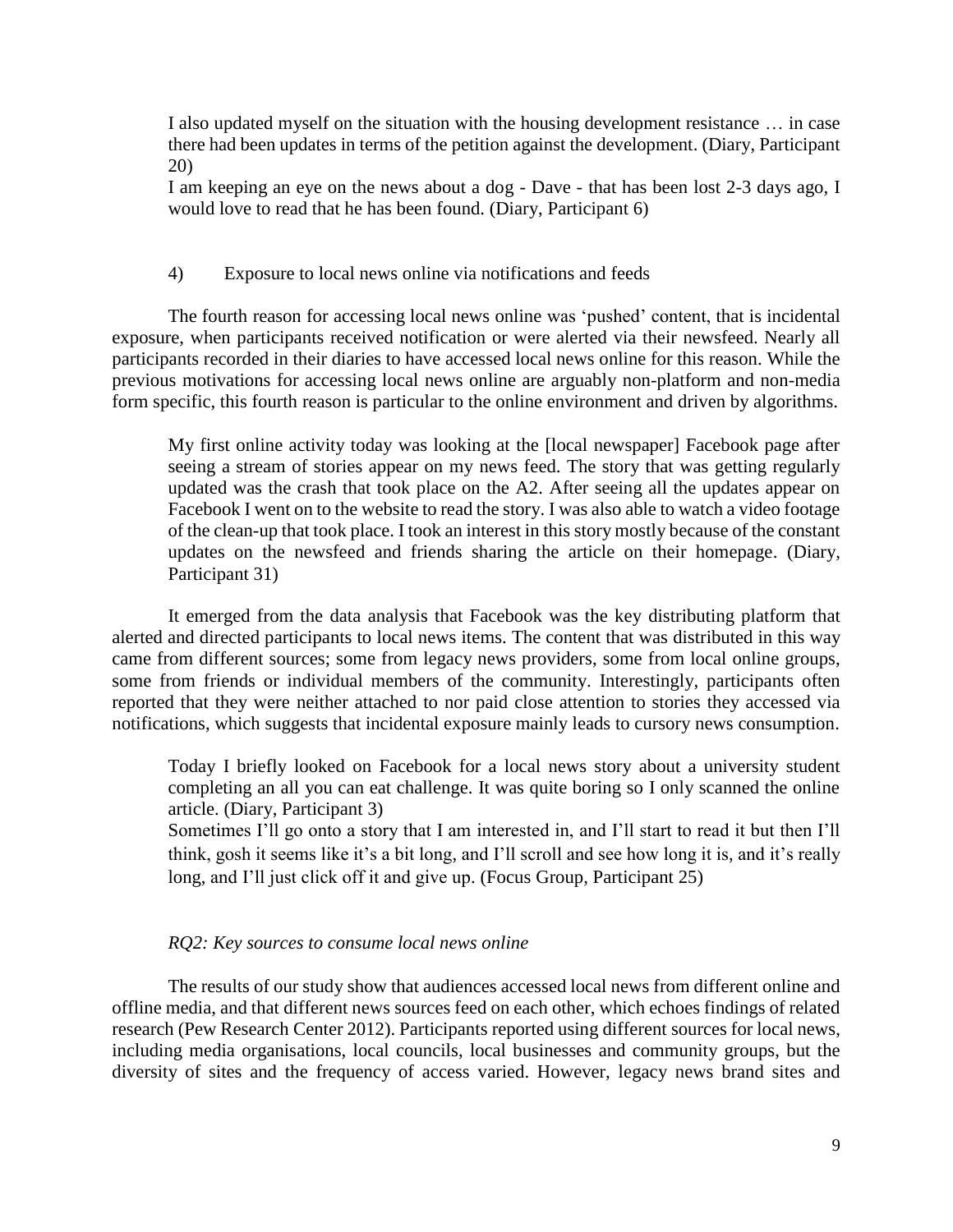community group pages on Facebook were the two types of sites participants accessed first and most frequently, and they perceived them as the most important sources for local news.

## 1) Legacy news brands sites

Most participants reported having used the online sites of legacy media providers for local news, but responses varied in terms of frequency, how many and which providers, and whether they relied on notifications on Facebook or other distributing platforms to access the sites. Those who most frequently reported accessing legacy news sites also used a wider variety of sources, just as they were more likely to look up these sources directly. Over half (54.3%) of all diary entries recorded the use of online editions of local newspapers, which made this source the most popular. In the questionnaire survey, 62% of participants reported to use online editions of local newspapers at least once a week and 29% reported using a local radio station. Those participants who frequently accessed legacy news brand sites used them habitually, checking these sites as part of their everyday routine.

The first website I went to look at on Friday was [name of local newspaper website] as I normally do. (Diary, Participant 31)

[local newspaper website] It's one of my tabs that's always open on my phone, so I just click it and refresh to see what … it's changing or not. (Focus group, Participant 25)

Legacy local newspaper sites were perceived to be key sources of local news by most participants, with about a third of them commenting during the course of their diaries that they found them informative. However, some were critical about their style and usability, particularly in relation to the amount of advertisements and the quality of journalism.

Using [legacy news brand website] to gain updates on what is going on in the county is always frustrating, the website is purely click bait … most of it is rubbish. (Diary, Participant 20)

I would have liked to comment but the amount of ads on the page made this very difficult to do. No wonder people use ad-blocking software to get rid of this stuff! (Diary, Participant 10)

## 2) Community group pages on Facebook

The second most popular online sites for local news were Facebook community group pages, with 27.4% of all diary entries recording their use. These group pages were set up and curated by local residents with a non-commercial objective, and they were typically used for local information, events and breaking stories. Most of the participants were aware of the sites for their own community, but only a minority used them regularly. Notable about these sites is that they are hybrid in the sense of being both sources of original content as well as distributors of external content since they are both sites for local news as well as communication. This ambiguity is probably the reason why views about the sites varied greatly, with some participants seeing them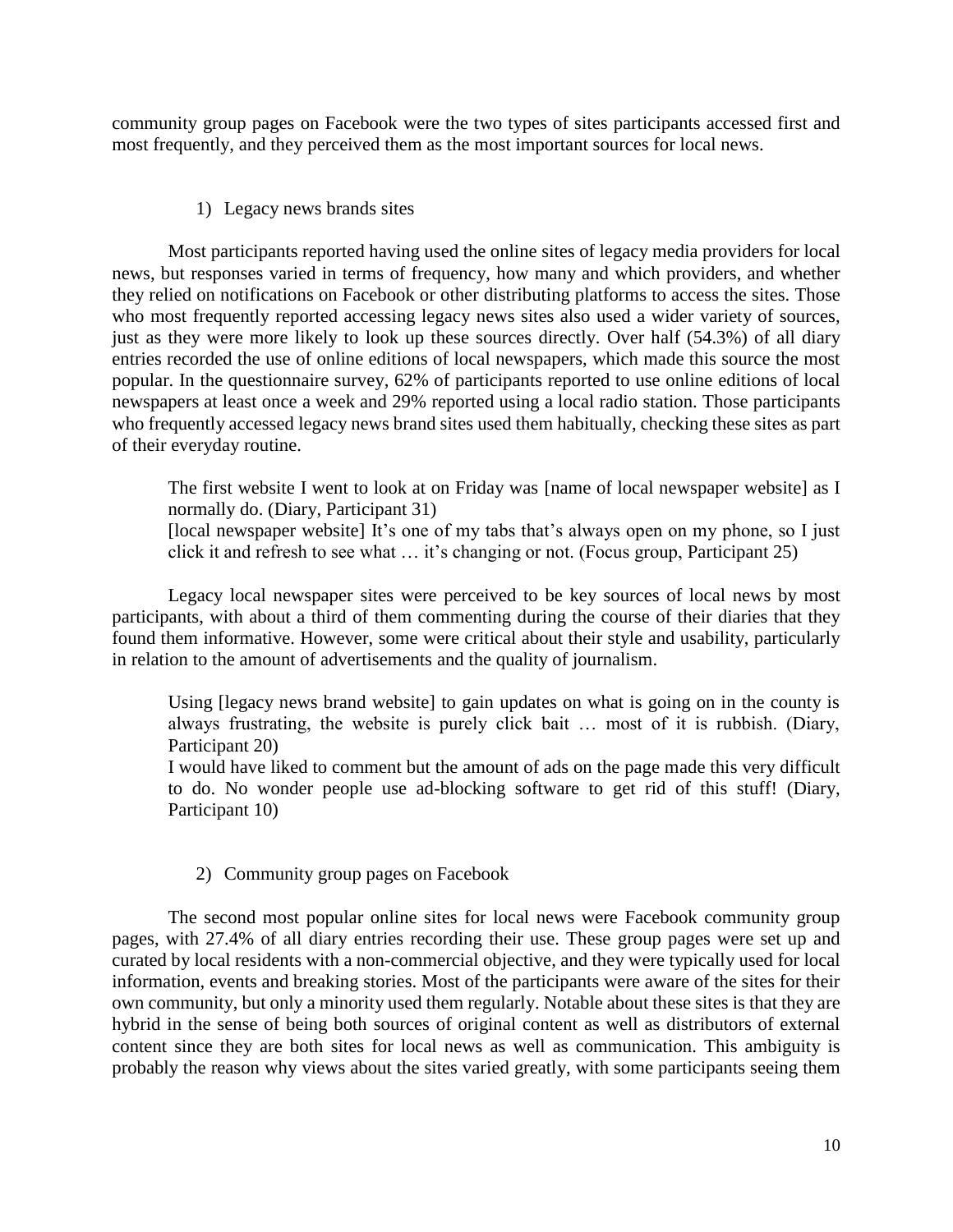as key sources of local news while others did not regard them as a news source at all. Those who used these sites often saw them as a good way to connect with their local community:

[Name of local community Facebook site] is good way to connect with people, and what's going on. It's ubiquitous. Interesting to view what your friends are posting about, you feel connected and the newsfeed feels dynamic. (Interview, Participant 5)

Some participants, however, had concerns about how these sites operated, the comments on them, and were therefore reluctant to contribute:

algorithms … can determine the quality and quantity of the information you automatically receive. For example, [name of local community Facebook site], I don't feel that I get everything from discussions that are taking place, I don't know how they are filtering the information. It feels as if there is a randomness to it. (Interview, Participant 11) (…) if I read through the comments I am often surprised at the aggressive tone and insults

and it means I do not comment. (Diary, Participant 14)

#### *RQ3: Key platforms to distribute local news online*

Quantitative analysis of the data revealed that Facebook was the main distributing platform, with 65.7% of the 476 daily diary entries recording the use Facebook for local news. In the questionnaire survey 74% of participants reported to use Facebook daily for news about their local community. Importantly, however, there was a small group of participants who never or infrequently used Facebook for local news. The use of other platforms was more limited. 18.3% of diary entries recorded using Twitter for local news, 6.1% WhatsApp and 2.5% Instagram. Participants tended to just use one platform: only 13% of the diary entries recorded the use of more than one social media type for local news, while 63.8% showed the use of one platform and 21.5% logged no use of social media. These findings echo the results of other studies (Ofcom 2017; Newman et al. 2017), which identified the increasing importance of social media, in particular Facebook, as platforms through which audiences access news.

The survey revealed that 74% of participants agreed that social media have improved news and communication in their local community. The diary entries also asked participants to rate how useful they found online platforms. In general, they were perceived to be more useful for accessing local news than for connecting with the local community (Means: 7.45 and 6.7 respectively for 1- 10 rating scale where 10 meant most useful; SD: 1.98 and 2.38 respectively). But for both purposes, participants perceived online platforms relatively useful (means scores are higher than median point). Analysis of variance (Anova) revealed that there was a statistically significant relationship between Facebook use and a positive perception of online platforms being useful for local news (at p≤0.005), while there was no similar association for other types of social media (Table 2). This suggests that participants who used Facebook for local news found it valuable, which was not the case for the other platforms.

## **TABLE 2 near here**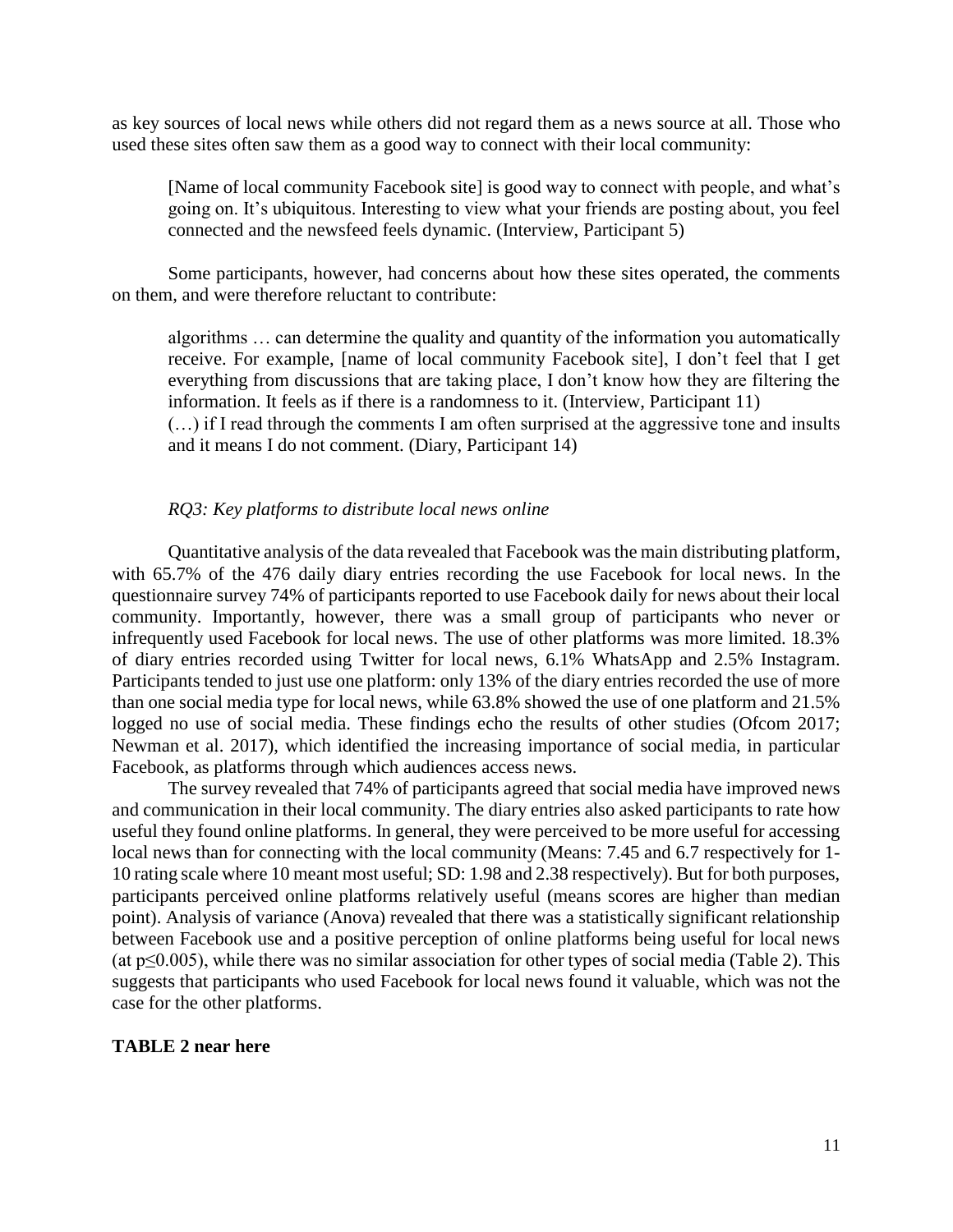However, the qualitative data showed that participants varied in their attitudes towards Facebook and the extent to which they relied on it for local news. For a section of participants, Facebook was key in their local news consumption online, as one participant reflected:

Today there was no stories featured through Facebook [that] linked to any local news sites. It made me reflect on how my local news reading is influenced by Facebook, which I usually check a couple of times a day as I have an app on my smartphone. If none of my friends have shared local news stories, then I don't read them. (Diary, Participant 14)

But another group of participants was less attached to social media and more critical of Facebook:

I did not use any social media today, as part of Lent I have given up social media … I think social media is … a big distraction. (Diary, Participant 24) I hate Facebook. I feel really strongly about that, I feel that it is a tool that can be used to 'catch people out', 'keeping up with the Joneses', and 'cyber bullying'. (Diary, Participant 29)

## *RQ4 – Audience understanding of local news*

The analysis of the data revealed that participants understood local news differently. Three main ways of understanding local news emerged: as personally relevant or interesting information, as content produced by legacy local media brands, and as a form of community engagement. These interpretations were not mutually exclusive, but one of them dominated how participants framed and thought about local news throughout the data collection. The results also suggested that the way in which participants perceived local news was linked to particular practices of local news consumption online (Table 3), as discussed further below in relation to each group.

## **TABLE 3 near here**

1) Local news as personally relevant or interesting information

Participants in this group predominantly saw local news as information that was personally relevant or interesting to them. They talked about local news in broad generic terms:

[Local news is] information that informs me about the communities I belong to. (Interview, Participant 27)

Similarly, the local news content that they reported to have accessed varied greatly and included articles by local journalists, reviews of local events and places by members of the community, train times updates, and information about bin collection. The diary data revealed that this group used a variety of sites without demonstrating much loyalty for any of them, just as they were often critical of legacy news brands.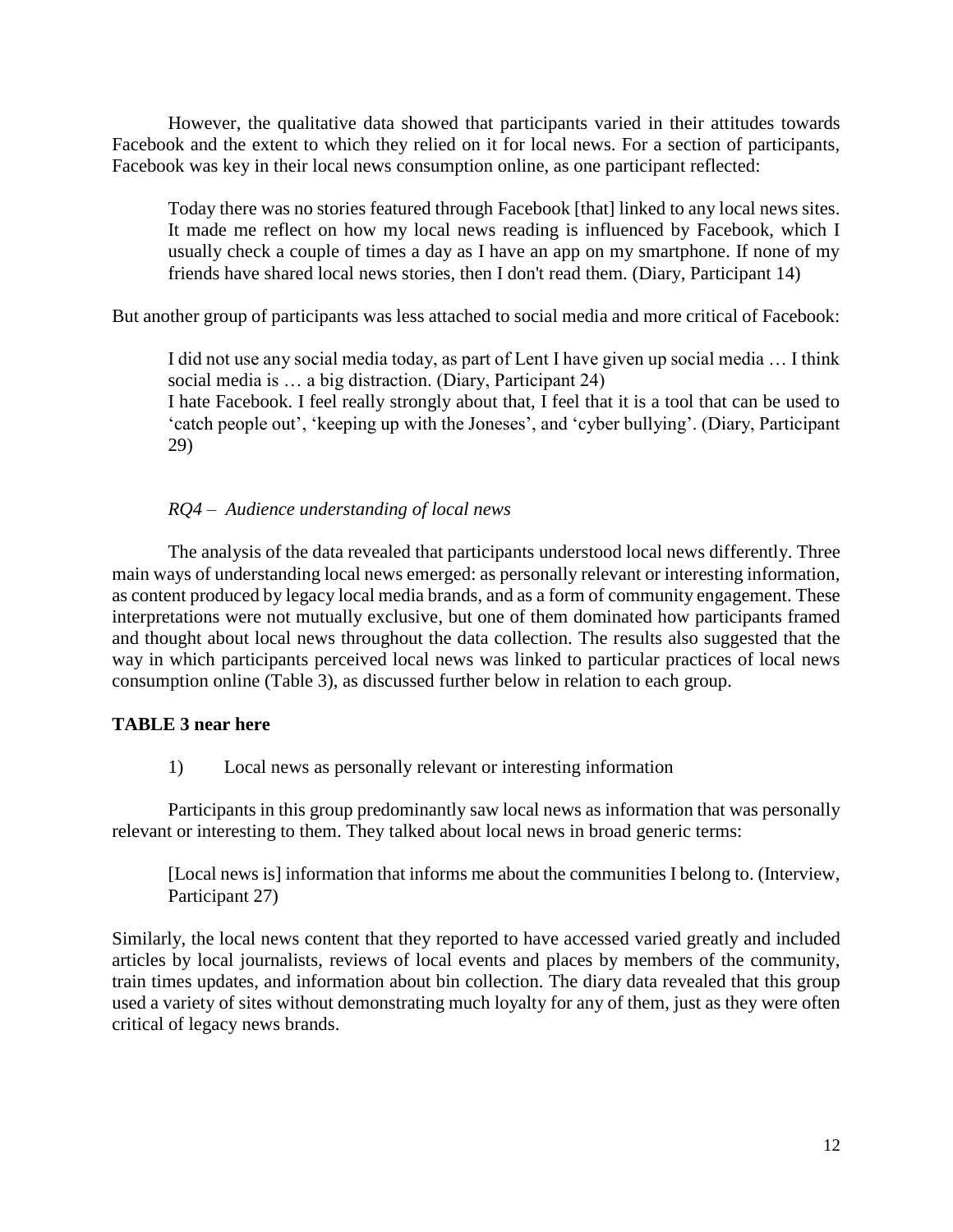The stories that are reported on [legacy newspaper website] don't feel particular big, such as dog stories … website full of adverts and annoyingly difficult to navigate. (Diary, Participant 21)

These participants were the most likely to access local news online either because they sought out specific local news and information, or because they were exposed to them via notifications and feeds.

I normally read more international news websites such as Yahoo News and BBC News, but I found it [local news] very interesting and useful trying to find wedding venues and local concerts/events. (Diary, Participant 23)

They tended to be heavy users of social media and see Facebook as their main source of local news, as one of them commented: "My main local media would be Facebook." (Interview, Participant 1). This audience group fitted Kalogeropoulos and Newman's (2017) characterisation of people that were more likely to remember the platform on which they found the content than the news brand behind it. The data also revealed that these participants mainly interacted with their friends and family in relation to local news online, and, importantly, they did not show a strong affinity to or significant engagement with their geographically defined local community, either online or offline. This group was mixed in terms of age, but no one was above 55 and there was a higher proportion of people under 35s than in the other two groups.

2) Local news as content produced by legacy local media brands

Participants in this group mainly perceived local news as the outcome of journalistic practices and the product of established local media brands, distinguishing between content from journalists and content from ordinary members of the local community. When asked to define local news they often provided a list of legacy local news brands, which they saw as the most important sources of local news, both online and offline. Their perception of local news was framed by the content produced by legacy news providers, which they accessed as part of their habitual news consumption. Participants in this group often reported in their diaries that it was part of their daily routine to access local news from established news brands: "My day would start by looking at BBC [news] website, then the Kent news." (Diary, Participant 25) They also tended to be loyal to their favourite local news brands regardless of the platform:

I do enjoy a proper weekly local newspaper, as you can sometimes find a story which involves someone you know. I don't mind if the format is online or printed, it's about the content. (Interview, Participant 9)

In the early evening I re-visited [name of legacy news website] and clicked the 'where I live' menu to navigate to [name of town] for ultra-local news stories. (Diary, Participant 17)

If I have free time I will go onto [name of legacy news website] just to have a look, because that is I think the best place for local [news], I know it's not probably the best written or anything, but it's got some information or, the only place that I know that I get something on [name of town]. (Focus group, Participant 15)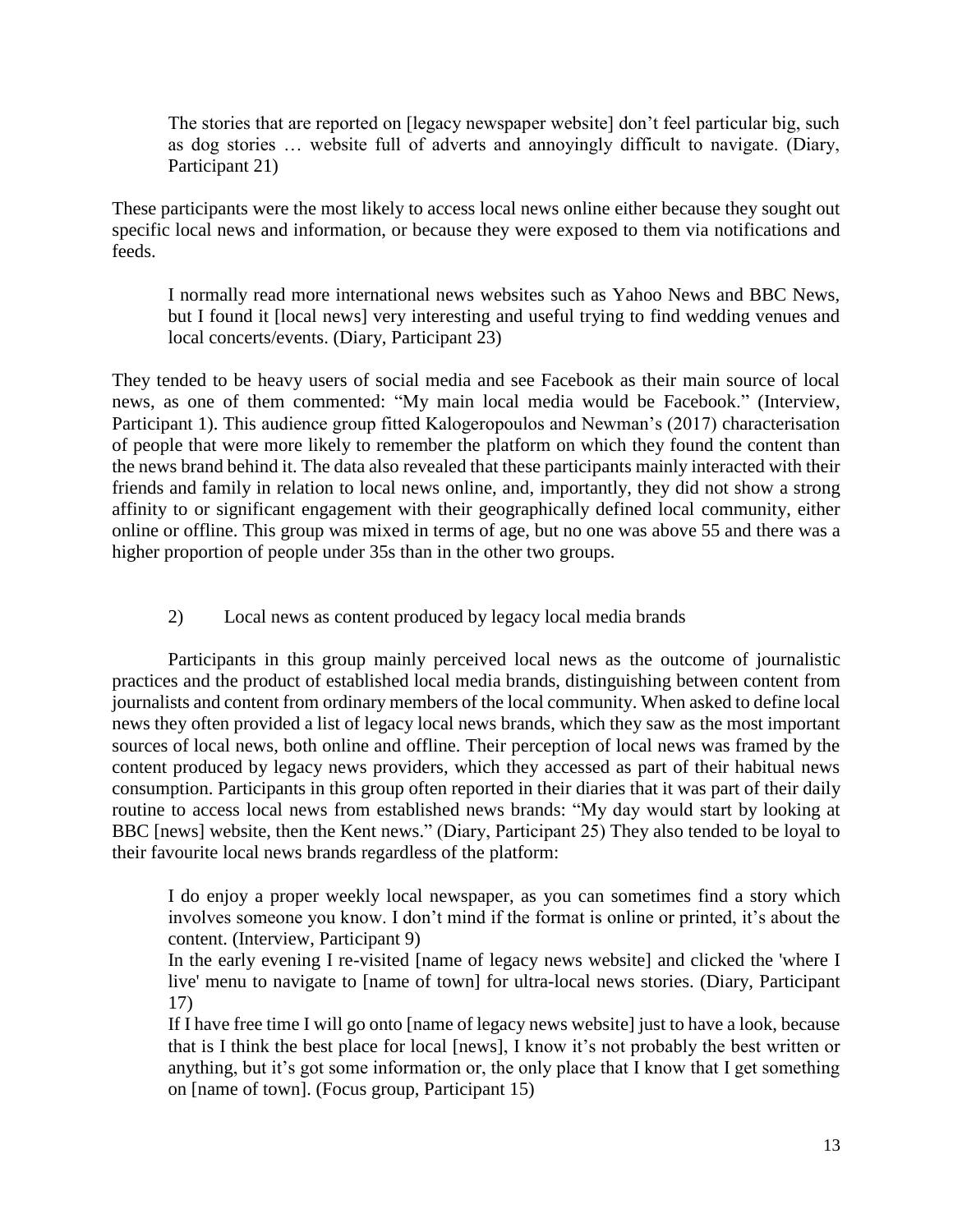Most audience members in this group did use social media to access news online, but they tended to use them less frequently than participants in the previous group. Importantly, they saw social media as a communication platform rather than a news platform, reflecting that their perception of local news was determined by the source of news:

For [local] news, it would be traditional news websites such as [name of a legacy local news brand site] and [name of another legacy local news brand site]. For [local] communication, it would be Facebook or Twitter, or local groups. (Interview, Participant 17)

Participants in this group tended to be older and they mainly used social media to communicate with friends and family. Their diary data revealed limited use of community pages on social media, and generally indicating that they were not heavily involved in their local community.

## 3) Local news as community engagement

For this group, local news was predominantly a way to engage with and contribute to their local community, which they were closely attached to and participated in offline as well online. As one of the audience members summarised:

For me local news is important to know what's going on, what's been celebrated, how to participate. It's different for me when you hear the world news …. But with my local news, I feel like it should be something that I can interact with, I feel that it should be something that I am part of. … when I look at local news I don't want to know how many teenagers have crashed on the road between Herne Bay and Whitstable. I want to have a different use for [local] news and to be part of that online community that are sharing news, events, campaigns or protests. (Interview, Participant 14)

Participants in this group accessed different types of content with different motivations, but a key driver for their online local news consumption was to follow on-going stories and campaigns in the community.

I like the momentum that gathers behind local news stories made possible by platforms like Facebook and Twitter. … Following several of them it is interesting to see how stories develop and reposted several times. (Diary, Participant 5)

These participants used a variety of sites and platforms for local news including both legacy news providers and local community pages on social media, although they tended to use the latter more frequently. This group was mixed in terms of age, with most of them being 35-55. They were regular users of social media, typically using the platforms on a daily basis, and they were members of a number of Facebook groups. They often interacted on the platforms by sharing, commenting and posting content themselves, and they tended to emphasise the positive aspects of social media, especially the platforms' ability to bring the local community together.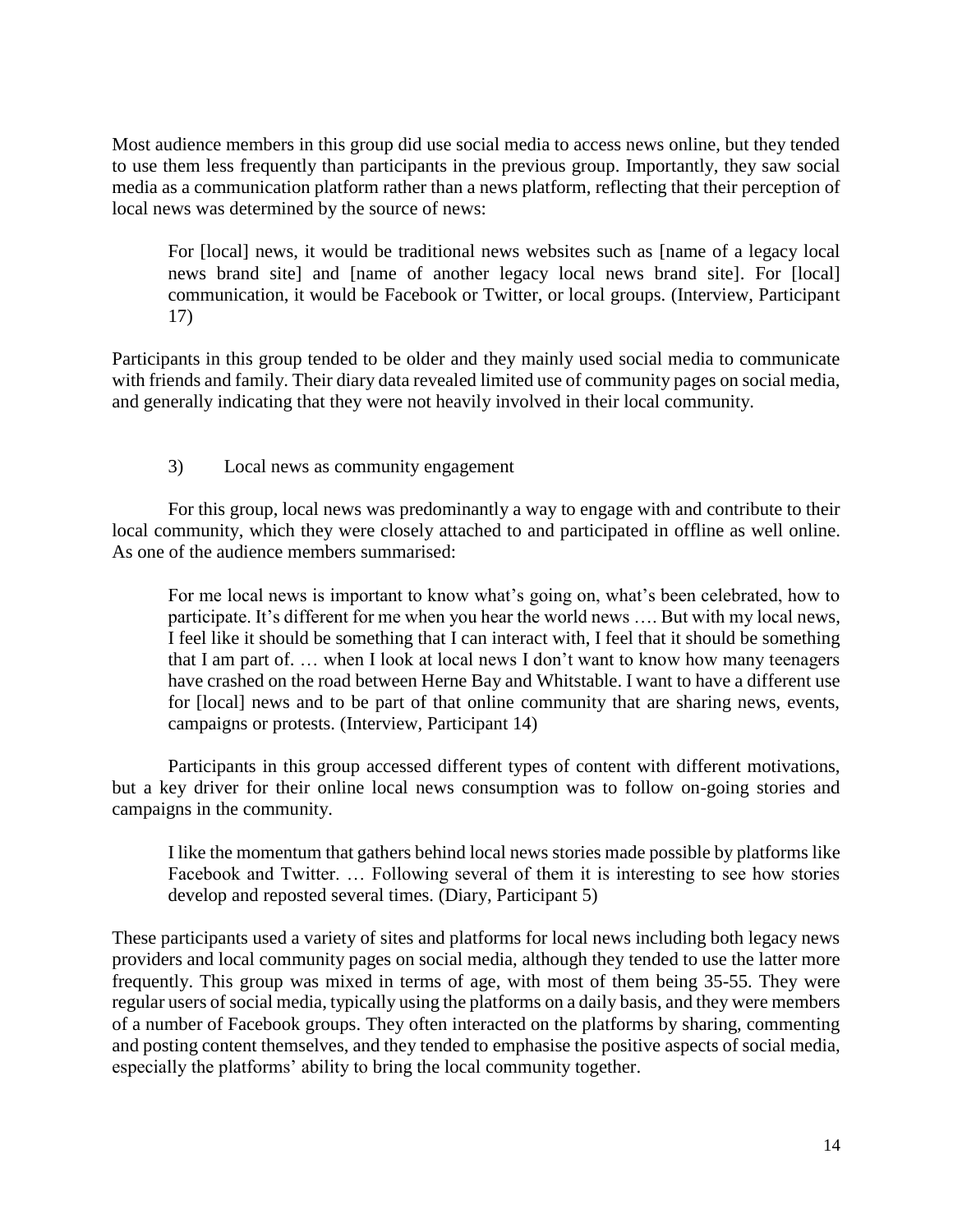I found the online news regarding my local community very interesting today. The stories that were posted were 'newsworthy' and kept you updated on cases that mean something to those in the community. By reporting these sort of stories, I feel that it generates further conversation between those in the community because it is close to home. (Diary, Participant 31)

Today I reflected on how positive I feel about my local community, in part because I am a member of several local Facebook groups. (Diary, Participant 18)

[Local news is about] anyone interested in getting local information out there, it doesn't have to be local newspaper but it can be anybody in the street, especially now due to social media where those voices are becoming more apparent in the local community. People are interested in spreading the word about what's happening. Therefore, it seems to me much more powerful that it was before when it seemed to be 'word of mouth'. (Interview; Participant 14)

#### **Discussion and Conclusion**

The purpose of this study was to examine how audiences experience local news online, specifically exploring why audiences accessed local news online, the platforms and sources they used, as well as their perceptions of local news in the digital environment. Four key findings emerged from the study that contribute to contemporary debates on online local news use and online news consumption in general. First, the results suggest that there is no shared understanding among audience members about what local news is in the digital environment. Arguably, this is an important development from the pre-digital era when established news brands defined what local news was through their control of production and distribution of news products. Our study shows that participants' interpretations of local news varied and that legacy news brands did not have a monopoly of defining what local news was online, suggesting that the concept has become ambiguous in the digital environment. The geographical boundaries of local news were also ambiguous and shifting. This might be a specific feature of our semi-urban and semi-rural case study area, where the local media ecology was characterised by variations in terms of geography and content. News sources ranged from the neighbourhood news of Facebook community pages to local newspapers that served one or two towns and regional, county-wide broadcast news. However, the results also showed that participants' experiences with local news online were not completely individualised and they shared practices, particularly with those who interpreted local news in a similar way. We identified three predominant ways in which participants saw and understood local news in the digital environment: as personally relevant or interesting information, as content produced by legacy local media brands, and as form of community engagement. Further research is required to examine whether these results are generalisable, but the findings highlight some implications for both news audience and news research. Regarding audience research, they show the need to include audience perceptions of news alongside motivations for and practices of news engagement and consumption in order to gain a more comprehensive understanding of audiences and audience fragmentation in the digital age. In relation to news research, the findings illustrate the need to reappraise the concept of news for the digital environment and take into considerations the varied audience perceptions and interpretations of the term.

Second, our findings show that participants had some shared experience regarding local news consumption online, but these experiences were fragmented according to their perceptions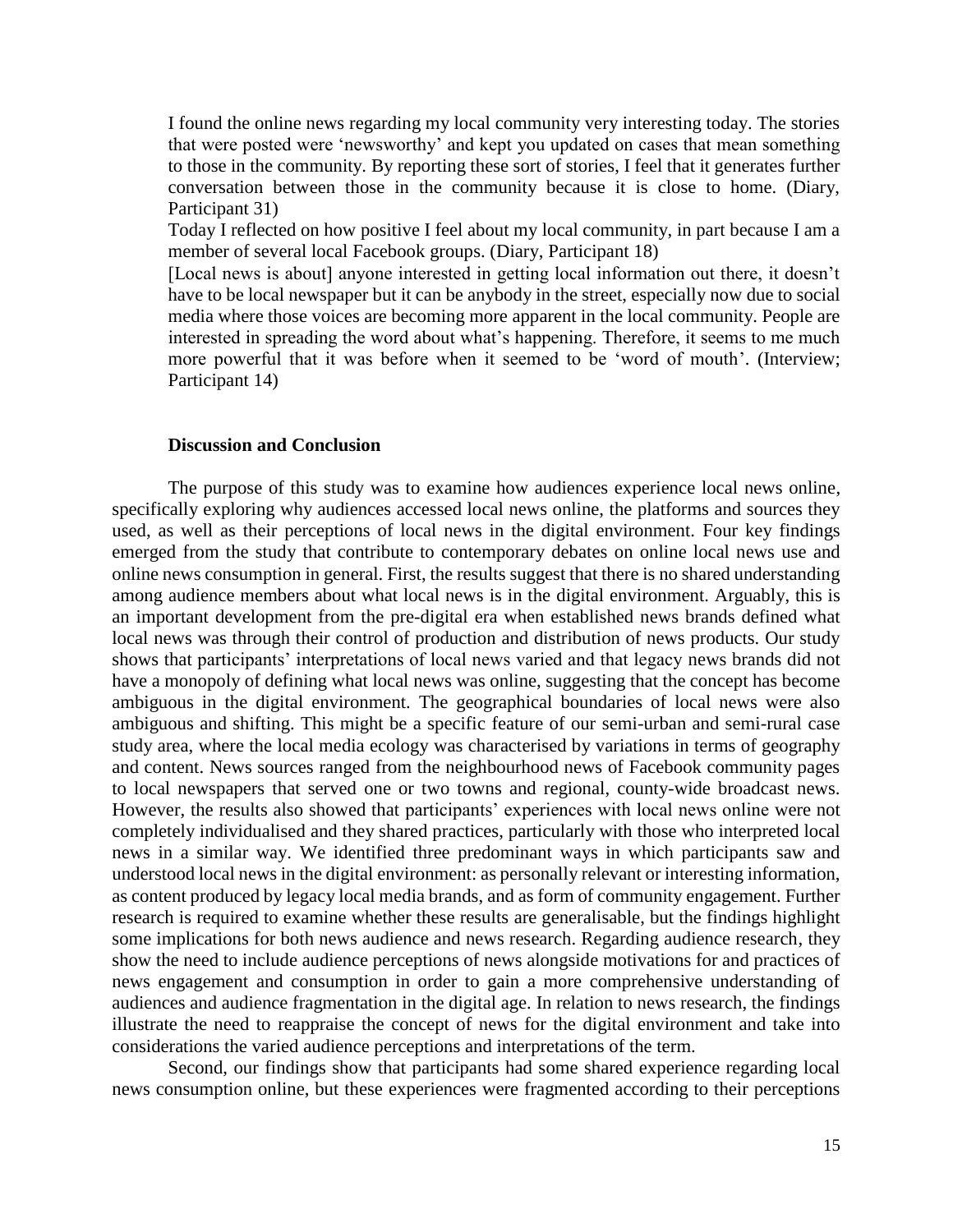of local news. Common to all participants was a level of knowledge about the local media ecology, they all knew about the main news brands but their views and frequency of use varied. All participants used social media for local news at some point, but again they differed in terms of frequency of use and opinion about the platforms. Arguably, the infrastructure of the local media ecology provides a shared experience and a shared local public connection. Participants also shared a similar list of motivations why they accessed local news online, but they varied in terms the top reasons. The results showed that the differences in experiences could be connected to how audiences perceived local news, as each of the three ways of understanding local news was linked to certain practices and patterns of use. However, further research is needed on how the infrastructure and features of local news ecology influence the audience's understanding of local news and their shared experiences.

Third, our study shows that the level of attachment to the local community continues to be an important factor in local news consumption, much like it was in the pre-digital age (Stamm et al. 1997). However, while previous research focused on the link between levels of local media consumption and community engagement (Paek et al. 2005; Hoffman and Eveland 2010), our results suggest that a strong attachment to the local community is predominantly linked to understanding local news as a form of community engagement. This finding also indicates the blurring of the offline and online world of local communities, which raises questions regarding their boundaries. Further research is needed, though, to examine the link between particular perceptions of local news, community engagement and online local news consumption.

Fourth, the results show that local news sources in the online environment, as perceived by audiences, vary in terms of both traditional and new content providers. In our study, legacy news brands and Facebook community groups emerged as key sources, indicating that legacy news brands are no longer the sole custodians of local news online. Even so, legacy news brands still play a part in online local media ecosystem, which echoes findings of previous research (Nielsen 2015; Mair et al. 2012), especially for participants who perceived local news as content provided by these outlets. However, other participants' use of legacy media was more limited, and importantly the interactive, community engagement activities of audiences seem to have concentrated on Facebook community pages rather than local news brand sites. Further research is needed to explore which online local news sites are the most successful in community engagement and interaction, and how legacy news outlets develop these activities. Similar to other studies, we found that Facebook was a key distributing platform (Hille and Bakker 2013; Kalogeropoulos and Newman 2017), although our participants differed in terms of their attitudes towards Facebook and the extent to which they relied on it to access local news. Some participants seemed to rely completely on Facebook notifications and feeds for local news, while others avoided the platform altogether. For some, Facebook community groups were important, not just as news distributor but as a form of community engagement and a forum for public debate and community discussions. There is limited research on these sites (Swart et al. 2017), but our study suggests that a distinctive feature is their hybrid nature in the sense that they simultaneously act as sources and distributors of news and information, and as a forum for community discussions and engagement. Further research should explore the important roles of Facebook regarding online local news distribution, consumption and engagement, and how these roles change as Facebook and other social media platforms evolve. The finding also suggests that there is a need to revisit what is meant by the concept of news sources, as the new hybrid forms do not neatly fit into traditional categorisations and conceptualisations.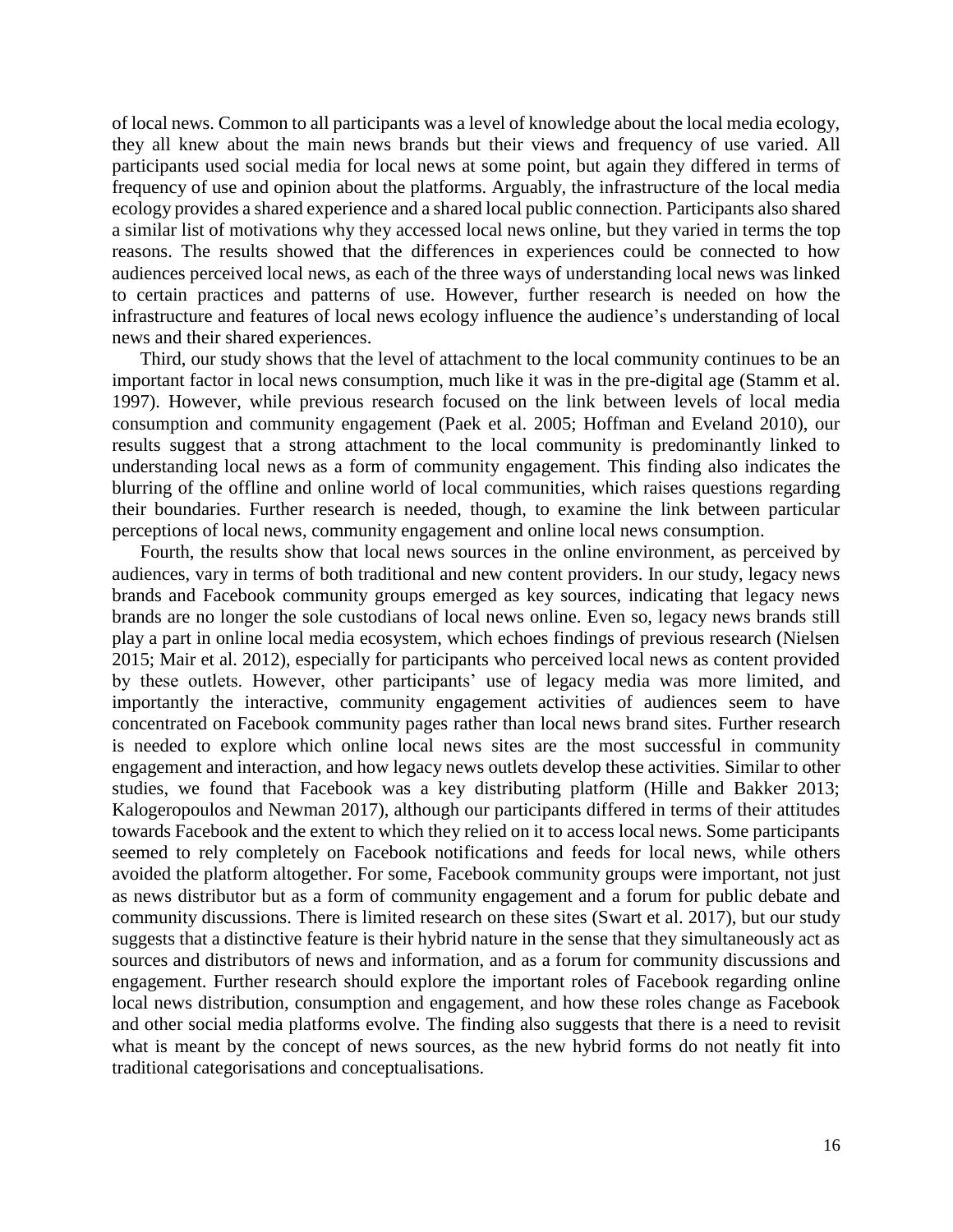#### **REFERENCES**

Aldridge, Meryl. 2007. *Understanding the Local Media*. Maidenhead: Open University Press.

Baines, David. 2012. "Hyper-local news: A glue to hold rural communities together?" *Local Economy* 27(2): 152–166, doi: 10.1177/0269094211428860.

Bartlett, Ruth, and Milligan, Christine. 2015. *What is Diary Method?* Bloomsbury.

Blekesaune, Arild, Elvestad, Eiri, and Aalberg, Toril. 2012. "Tuning out the world of news and current affairs: An empirical study of Europe's disconnected citizens." *European Sociological Review* 28(1): 110–126, doi: https://doi.org/10.1093/esr/jcq051.

Braun, Virginia, and Clarke, Victoria. 2013. *Successful qualitative research*. Sage.

Chyi, Hsiang Iris, and Lee, Angela M. 2012. "Theorizing Online News Consumption: A Structural Model Linking Preference, Use, and Paying Intent." Paper presented at the 13th International Symposium on Online Journalism, Austin, Texas, April 20-21, 2012. Accessed: http://www.niemanlab.org/pdfs/chyi-lee-paper.pdf.

Dickens, Luke, Couldry, Nick, and Fotopoulou, Aristea. 2015. "News in the community?" *Journalism Studies* 16(1): 97-114, doi: 10.1080/1461670X.2014.890339.

Dimmick, John, Feaster, John Christian, and Hoplamazian, Gregory J. 2010. "News in the interstices: The niches of mobile media in space and time." *New Media So*ciety 13(1): 23-39, doi: 10.1177/1461444810363452.

Hermida, Alfred, Fletcher, Fred, Korell, Darryl, and Logan, Donna. 2012. "Share, like, recommend." *Journalism Studies* 13(5-6): 815-824, doi: 10.1080/1461670X.2012.664430.

Hess, Kirsty. 2013. "Breaking boundaries: Recasting the 'local' newspaper as 'geo-social' news in a digital landscape." *Digital Journalism* 1(1): 48-63, doi: 10.1080/21670811.2012.714933.

Hille, Sanne, and Bakker, Piet. 2013. "I like news. Searching for the 'Holy grail' of social media: The use of Facebook by Dutch news media and their audiences." *European Journal of Communication* 28(6): 663-680, doi: 10.1177/0267323113497435.

Hoffman, Lindsay, and Eveland, William P. Jr. 2010. "Assessing Causality in the Relationship Between Community Attachment and Local News Media Use." *Mass Communication and Society* 13(2): 174-195, doi: 10.1080/15205430903012144.

Kalogeropoulos, Antonis, and Newman, Nick. 2017. *'I saw the news on Facebook': Brand attribution when accessing news from distributed environments*. Reuters Institute for the Study of Journalism, University of Oxford.

Ksiazek, Thomas B., Malthouse, Edward, C and Webster, James G. 2010. "News-seekers and avoiders: Exploring patterns of total news consumption across media and the relationship to civic participation." *Journal of Broadcasting & Electronic Media* 54(4): 551–568, doi: 10.1080/08838151.2010.519808.

Lee, Angela M. 2013. "News Audiences Revisited: Theorizing the Link Between Audience Motivations and News Consumption." *Journal of Broadcasting & Electronic Media* 57(3): 300- 317, doi: 10.1080/08838151.2013.816712.

Local Media Works (2016) *Industry Snapshot 2016.* Accessed: http://www.localmediauk.org/Industry-Snapshot-2016.

Mair, John, Fowler, Neil, and Reeves, Ian. 2012. (eds. by) *What do we mean by local?* Abramis.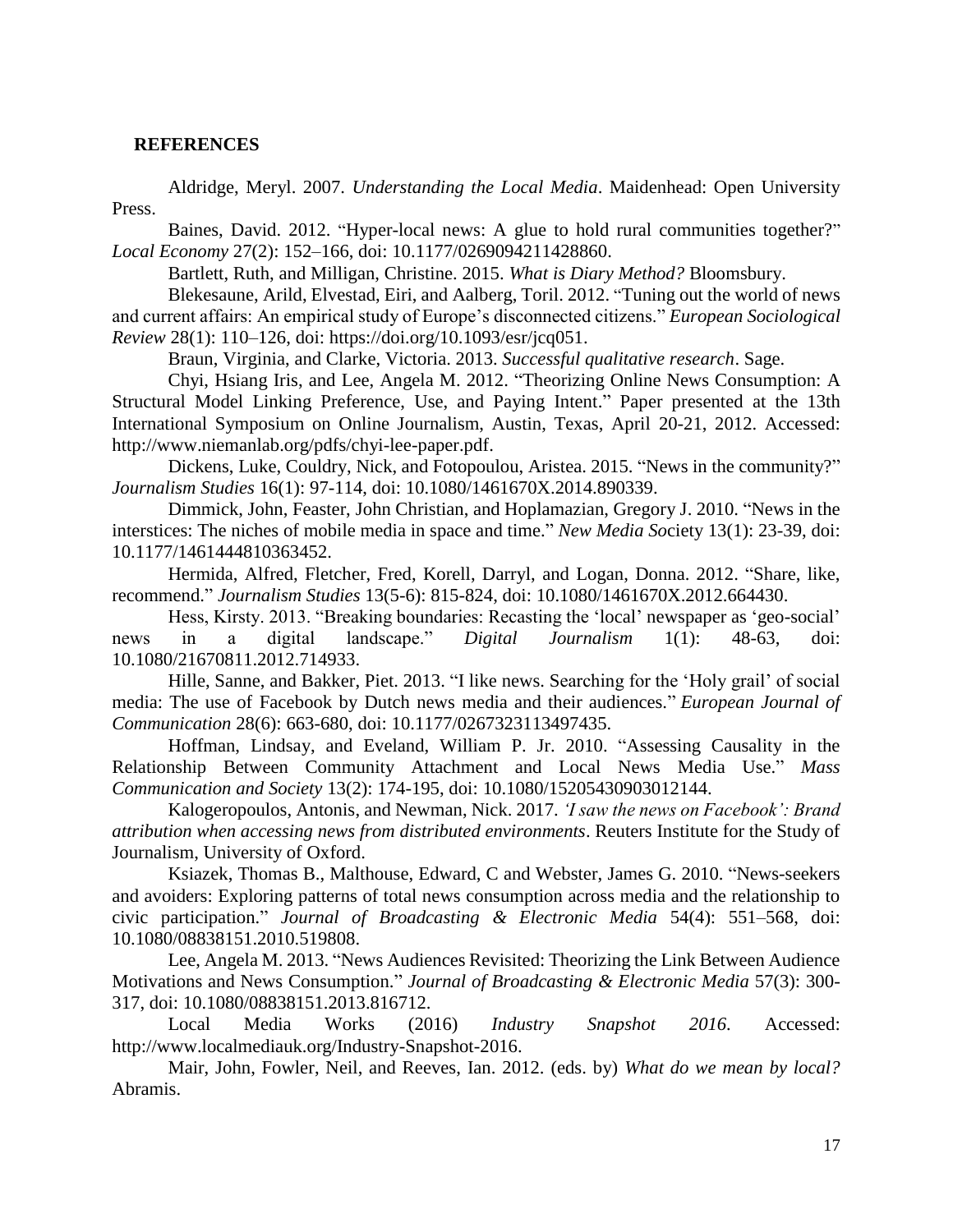McCollough, K., Crowell, J.K. and Napoli, P. (2017) "Portrait of the online local news audience". *Digital Journalism*, 5(1): 100-118. doi: 10.1080/21670811.2016.1152160

McQuail, Dennis. 1997. *Audience Analysis*. Sage.

Miles, Matthew B., and Huberman, Michael. 1994. *Qualitative Data Analysis: A Methods Sourcebook*. Sage.

Mitchelstein, Eugenia, and Boczkowski, Pablo J. 2010. "Online news consumption research: An assessment of past work and an agenda for the future." *New Media & Society* 12(7): 1085–1102, doi: 10.1177/1461444809350193.

Napoli, Philip M. 2010. *Audience Evolution: New technologies and the Transformation of Media Audiences*. Columbia University Press.

Newman, Nick with Fletcher, Richard, Kalogeropoulos, Antonis, Levy, David A. L., and Nielsen, Rasmus Kleis. 2017. *Digital News Report 2017.* Reuters Institute for the Study of Journalism.

Nielsen, Rasmus Kleis. 2015. (ed by) *Local Journalism: The Decline of Newspapers and the Rise of Digital Media*. I. B. Tauris in association with the Reuters Institute for the Study of Journalism.

Nygren and Leckner (2016) "Facebook och hyperlokalt i de lokala mediernas ecosystem" in: Jonas Ohlsson, Henrik Oscarsson and Maria Solevid (eds) *Ekvilibrium*. Göteborgs universitet: SOM-institutet. Accessed: https://som.gu.se/digitalAssets/1579/1579203\_facebook-ochhyperlokalt.pdf

Ofcom. 2017. *News consumption in the UK: 2016*. Ofcom. Accessed: https://www.ofcom.org.uk/\_data/assets/pdf\_file/0016/103570/news-consumption-uk-2016.pdf.

Ohlsson, Jonas, Lindell, Johan, and Arkhede, Sofia. 2017. "A matter of cultural distinction: News consumption in the online media landscape." *European Journal of Communication* 32(2): 116-130, doi: 10.1177/0267323116680131.

ONS. 2015. *Nomis.* Office for National Statistics.

Paek, Hye-Jin, Yoon, So-Hyang, and Dhavan V. Shah. 2005. "Local news, social integration, and community participation: hierarchical linear modelling of contextual and crosslevel effect." *JbMC Quarterly* 82(3): 587-606.

Patriarche, Geoffroy, Bilandzic, Helena, Jensen Jakob Linaa, and Jurisic, Jelena. 2013. (eds. by) *Audience Research Methodologies.* Routledge.

Pew Research Center. 2015. *Local News in a Digital Age*. Report. Accessed: http://assets.pewresearch.org/wp-

content/uploads/sites/13/2015/03/PJ\_MediaEcology\_completereport.pdf.

Pew Research Center. 2012. *How people get local news and information in different communities.* Report. Accessed: http://www.pewinternet.org/files/oldmedia/Files/Reports/2012/PIP\_Local\_News\_and\_Community\_Types.pdf.

Poindexter, Paula M. 2012. *Millennials, News and Social Media*. Peter Lang.

Skogerbo, Eli, and Winsvold, Marte. 2011. "Audiences on the move? Use and assessment of local print and online newspapers." *European Journal of Communication* 26(3): 214-229, doi: 10.1177/0267323111413112.

Swart, Joelle, Peters, Chris, and Broersma, Marcel. 2017. "Sharing news safely: the role of news media and journalism on 'dark' social media platforms." Paper presented at the Future of Journalism Conference 2017, University of Cardiff, 14-15 September 2017.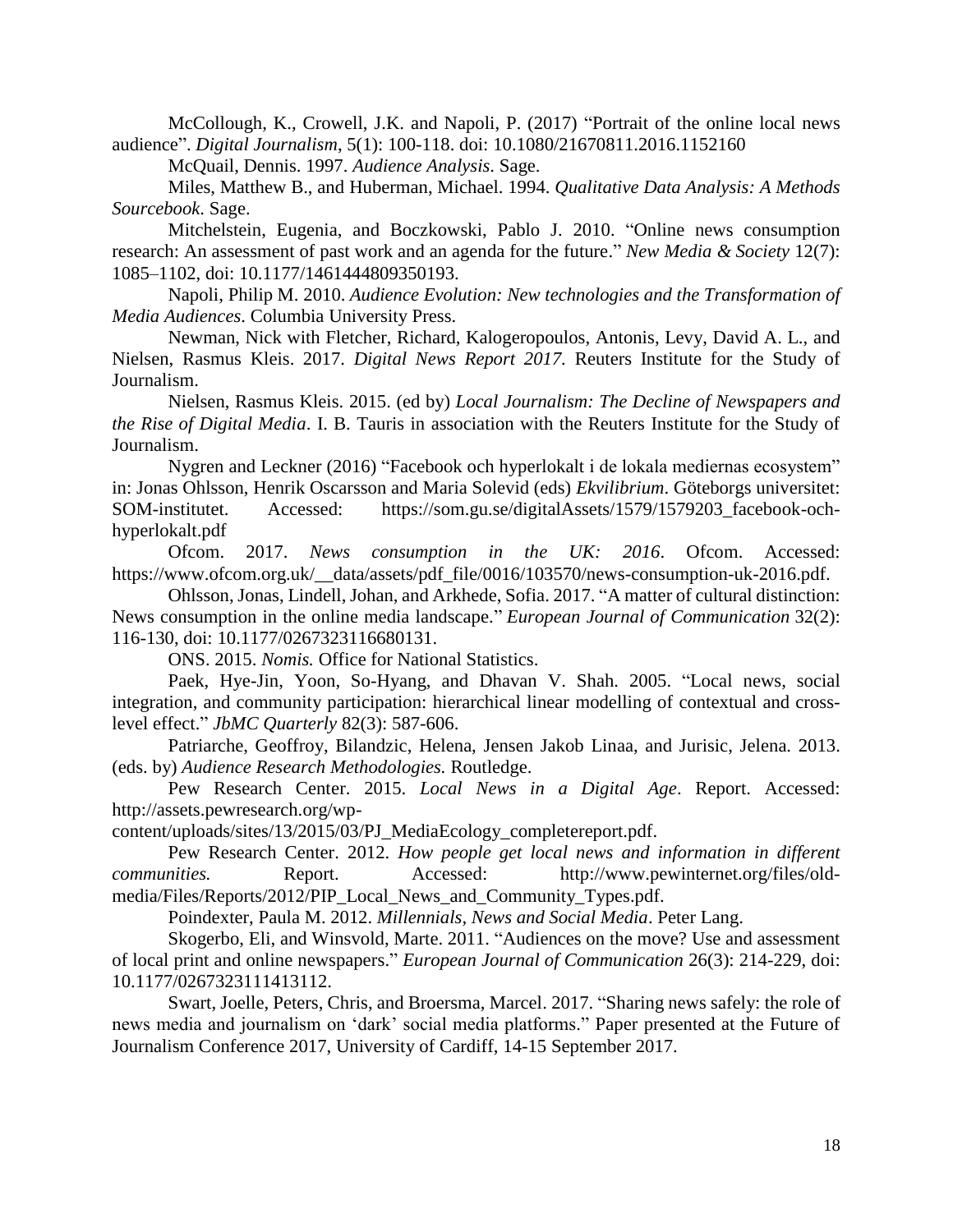Stamm, Keith R., Emig, Arthur G., and Hesse, Michael B. 1997. "The contribution of local media to community involvement." *Journalism and Mass Communication Quarterly* 74(1): 97– 107, doi: 10.1177/107769909707400108.

Taneja, Harsh, Webster, James G., and Malthouse, Edward C. 2012. "Media consumption across platforms: Identifying user-defined repertoires." *New Media & Society* 14(6): 951-968, doi: 10.1177/1461444811436146.

Tewksbury, David, and Rittenberg, Jason. 2012. *News on the Internet: Information and Citizenship in the 21st Century.* Oxford: Oxford University Press.

Trilling, Damian, and Schoenbach, Klaus. 2013. "Skipping current affairs: The non-users of online and offline news." *European Journal of Communication* 28(1): 35–51, doi: 10.1177/0267323112453671.

Wadbring, Ingela, and Bergström, Annika. 2015. "A Print Crisis or a Local Crisis? Local<br>use over three decades." *Journalism Studies* 18(2): 175-190, doi: news use over three decades." *Journalism Studies* 18(2): 175-190, doi: 10.1080/1461670X.2015.1042988.

Webster, James G., and Ksiazek, Thomas B., 2012. The dynamics of audience fragmentation: Public attention in the age of digital media. *Journal of Communication* 62: 39–56, doi: 10.1177/0267323112453671.

Wenzel, A. (2018) Red state, purple town: Polarized communities and local journalism in rural and small-town Kentucky. *Journalism*, First published June 25, 2018. doi: 10.1177/1464884918783949

Williams, Andy, Harte, David, and Turner, Jerome. 2015. "The Value of UK Hyperlocal Community News." *Digital Journalism* 3(5); 680-703, doi: 10.1080/21670811.2014.965932.

Yadamsuren, Borchuluun, and Erdelez, Sanda. 2017. *Incidental Exposure to Online News*. Morgan & Claypool.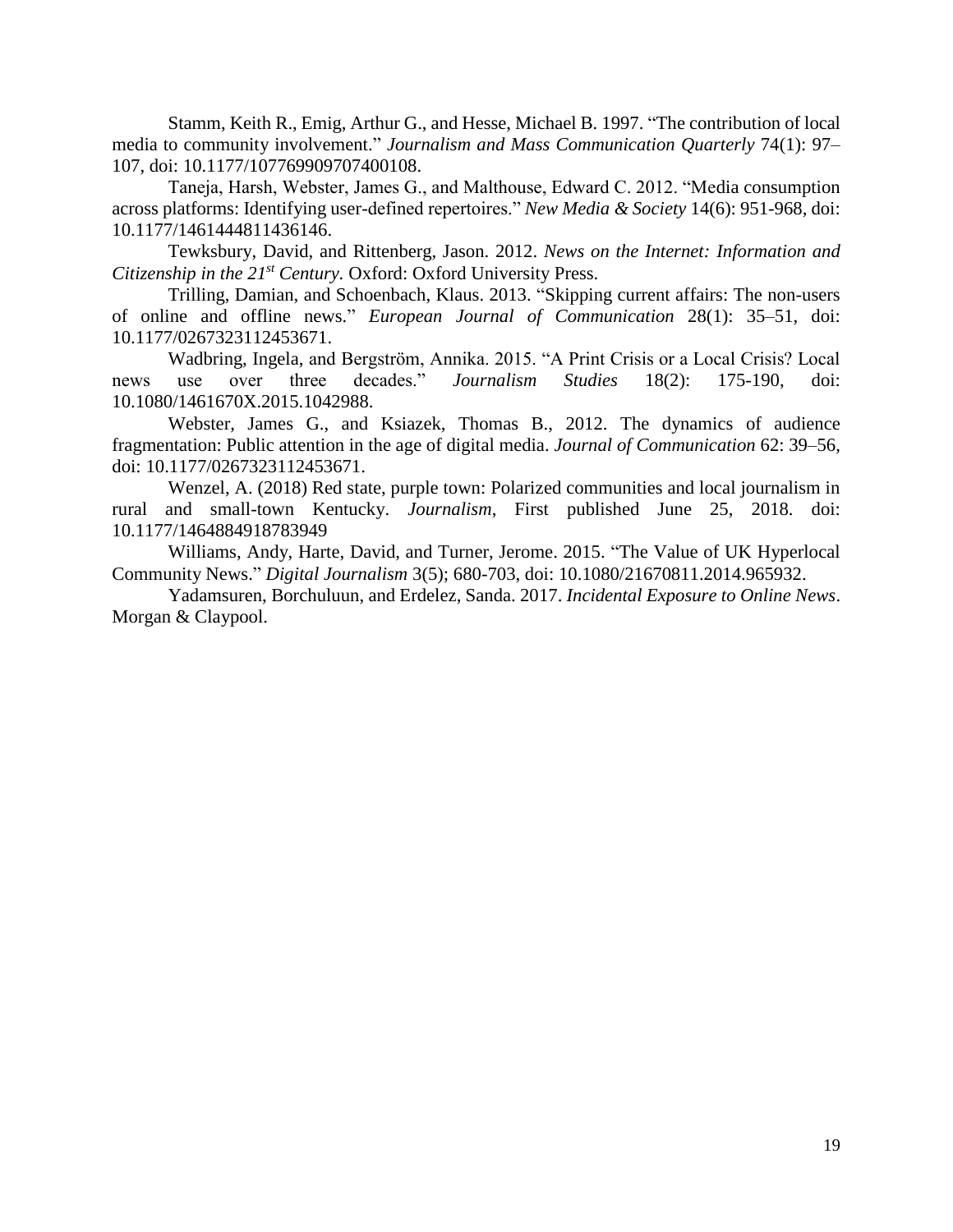| Breakdown of collected data |               |              |              |              |                   |             |  |  |
|-----------------------------|---------------|--------------|--------------|--------------|-------------------|-------------|--|--|
|                             |               | Diary        | Diary        | Diary        |                   | Focus       |  |  |
|                             | Questionnaire | entries,     | entries,     | entries,     | <i>Interviews</i> | groups      |  |  |
|                             |               | week 1       | week 2       | week 3       |                   |             |  |  |
| Date of                     | February      | $3-10$       | 24           | $16 - 22$    | April -           | April       |  |  |
| data                        | 2016          | February     | February -   | March 2016   | June 2016         | 2017        |  |  |
| collection                  |               | 2016         | 2 March      |              |                   |             |  |  |
|                             |               |              | 2016         |              |                   |             |  |  |
| Type of                     | quantitative  | quantitative | quantitative | quantitative | qualitative       | qualitative |  |  |
| data                        |               | and          | and          | and          |                   |             |  |  |
|                             |               | qualitative  | qualitative  | qualitative  |                   |             |  |  |
| Number of                   |               |              |              |              |                   |             |  |  |
| participants                | 33            | 167          | 147          | 162          | 24                | 8           |  |  |
| or diary                    |               |              |              |              |                   |             |  |  |
| entries                     |               |              |              |              |                   |             |  |  |

## **TABLE 1**  Breakdown of collected data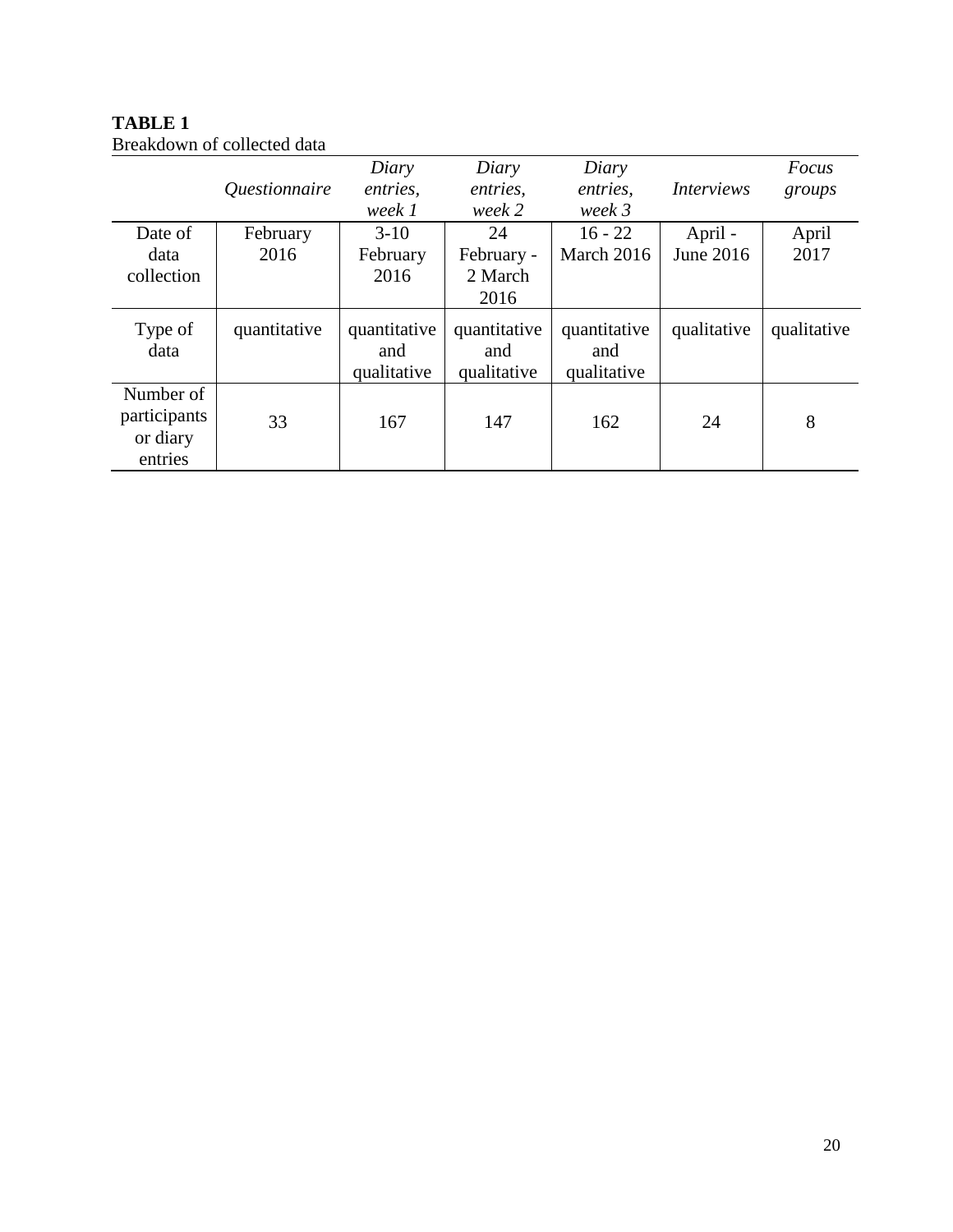## **TABLE 2**

Perceptions about usefulness of online platforms for local news by social media platform in diary entries

|               | Mean | Analysis of variance of specific social media platform<br>use and perception about usefulness of online platforms |  |  |
|---------------|------|-------------------------------------------------------------------------------------------------------------------|--|--|
|               |      | for local news                                                                                                    |  |  |
| Facebook use  | 7.65 | $F(1, 435) = 10.707$ , $p = .001$                                                                                 |  |  |
| Twitter use   | 6.99 | $F(1, 435) = 5.854$ , $p = .016$                                                                                  |  |  |
| WhatsApp use  | 7.14 | $F(1, 435) = .751$ , $p = .387$                                                                                   |  |  |
| Instagram use | 7.25 | $F(1, 435) = .121$ , $p = .729$                                                                                   |  |  |

(means scores: 1-10 rating scale where 10 meant most useful)